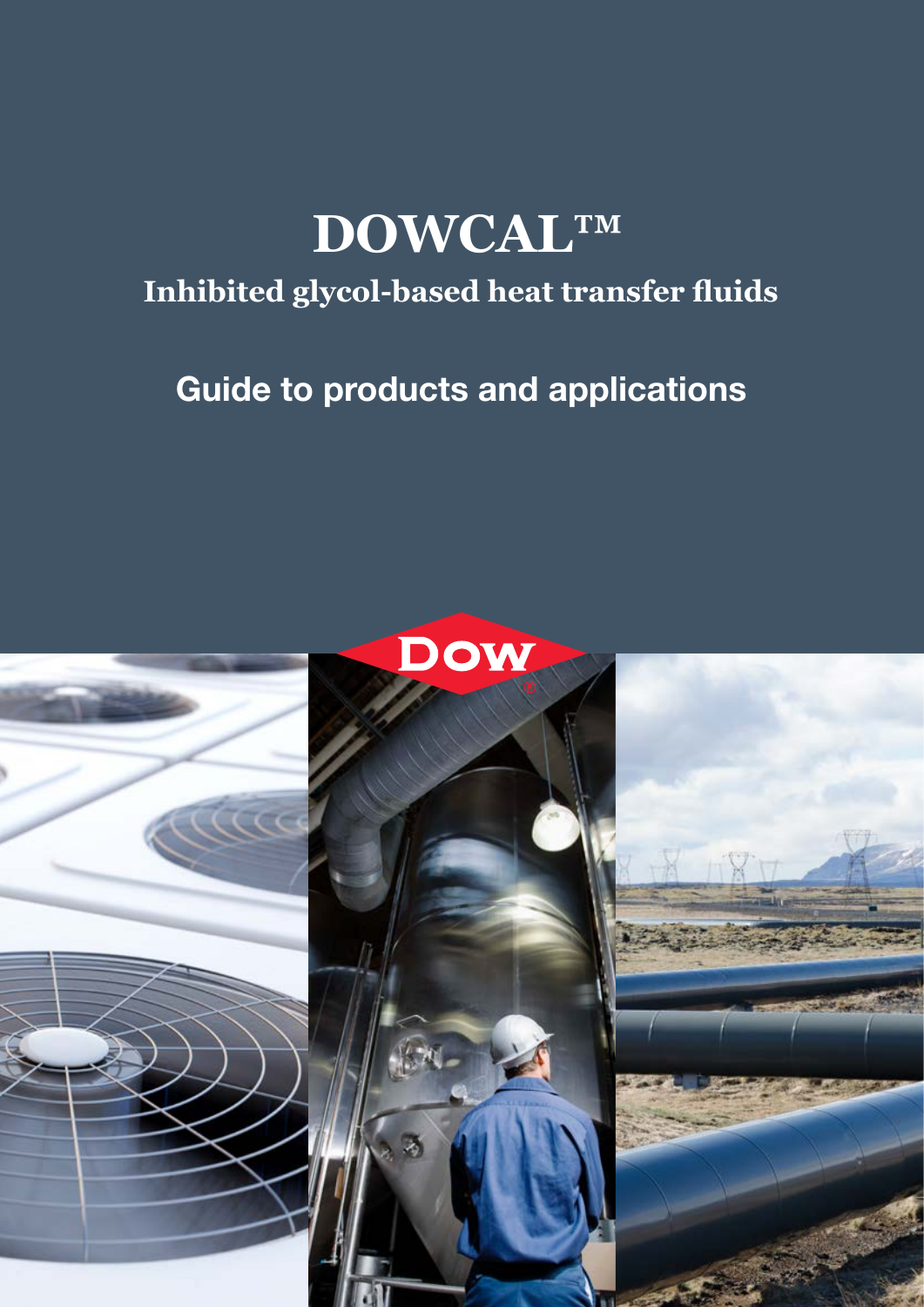### **Table of contents**

| $\bullet$ |  |
|-----------|--|
| $\bullet$ |  |
| $\bullet$ |  |
| $\bullet$ |  |
|           |  |
|           |  |
| $\bullet$ |  |
| $\bullet$ |  |
| $\bullet$ |  |
|           |  |
|           |  |
|           |  |
| $\bullet$ |  |
| $\bullet$ |  |
| $\bullet$ |  |
| $\bullet$ |  |
| $\bullet$ |  |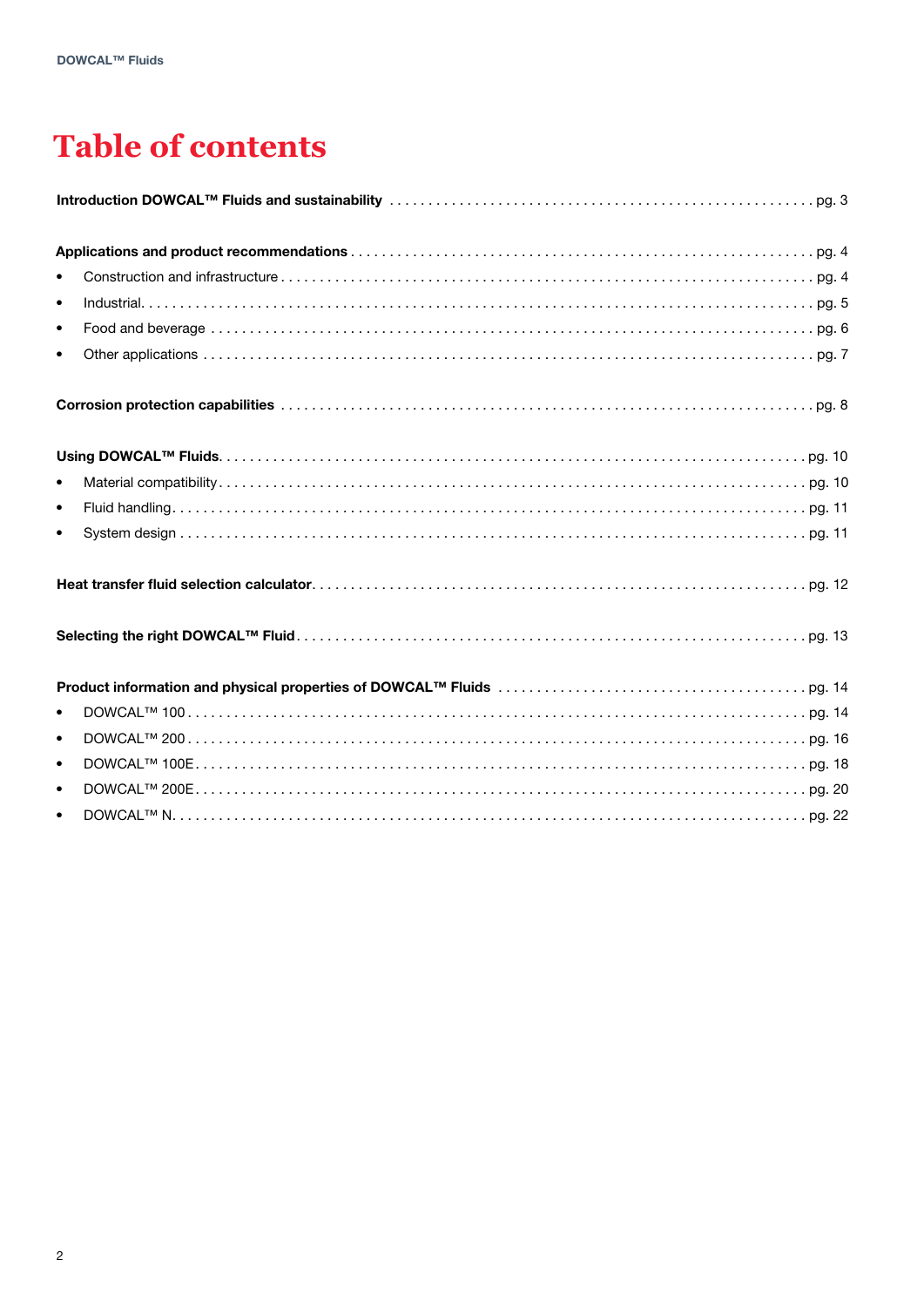### **DOWCAL™ Inhibited Glycol-based Fluids**  High performance heat transfer fluids offer sustainable solutions

#### **Advantages of DOWCAL™ Heat Transfer Fluids**

What are DOWCAL™ Heat Transfer Fluids? Ethylene or Propylene glycol-based liquids with our signature corrosion inhibitors for optimum system performance, Dow offers a full range of DOWCAL™ Heat Transfer Fluids to meet your specific system requirements.

#### Long-lasting performance

DOWCAL™ Fluids are also long-lasting and can be operated for many years in properly maintained systems. Their special corrosion inhibitor package supports higher temperature operation compared to alternative technologies.

#### Corrosion protection

DOWCAL™ Fluids are formulated with carefully chosen corrosion inhibitors to provide protection to the metallic parts of process equipment, therefore improving process efficiency and reducing maintenance costs. DOWCAL™ Fluids are very efficient at protecting aluminum.

#### Expert technical support

As a Dow heat transfer fluids customer, you have direct access to our industry leading heat transfer expertise, including our in-depth and highly diversified application experience. Dow heat transfer specialists will help you select the exact fluid you require, then work with you to properly install and optimize fluid operation for best results. Contact us as indicated on the back of this brochure to learn more about our services and to begin working with our experts on your successful heat transfer project.

#### **Sustainability**

#### Safe for use

DOWCAL™ 100E and DOWCAL™ 200E are borate, nitrate and CMR (carcinogenic, mutagenic, and reprotoxic) free.

DOWCAL™ GEO-100 and DOWCAL™ GEO-200 are borate, nitrate, CMR (carcinogenic, mutagenic, and reprotoxic) free and on positive list of LAWA (German Working Group on water issues of the Federal States and the Federal Government represented by the Federal Environment Ministry).

DOWCAL™ N Fluid is approved by the National Sanitation Foundation (NSF). It is suitable as a heat transfer medium for food and beverage plants.

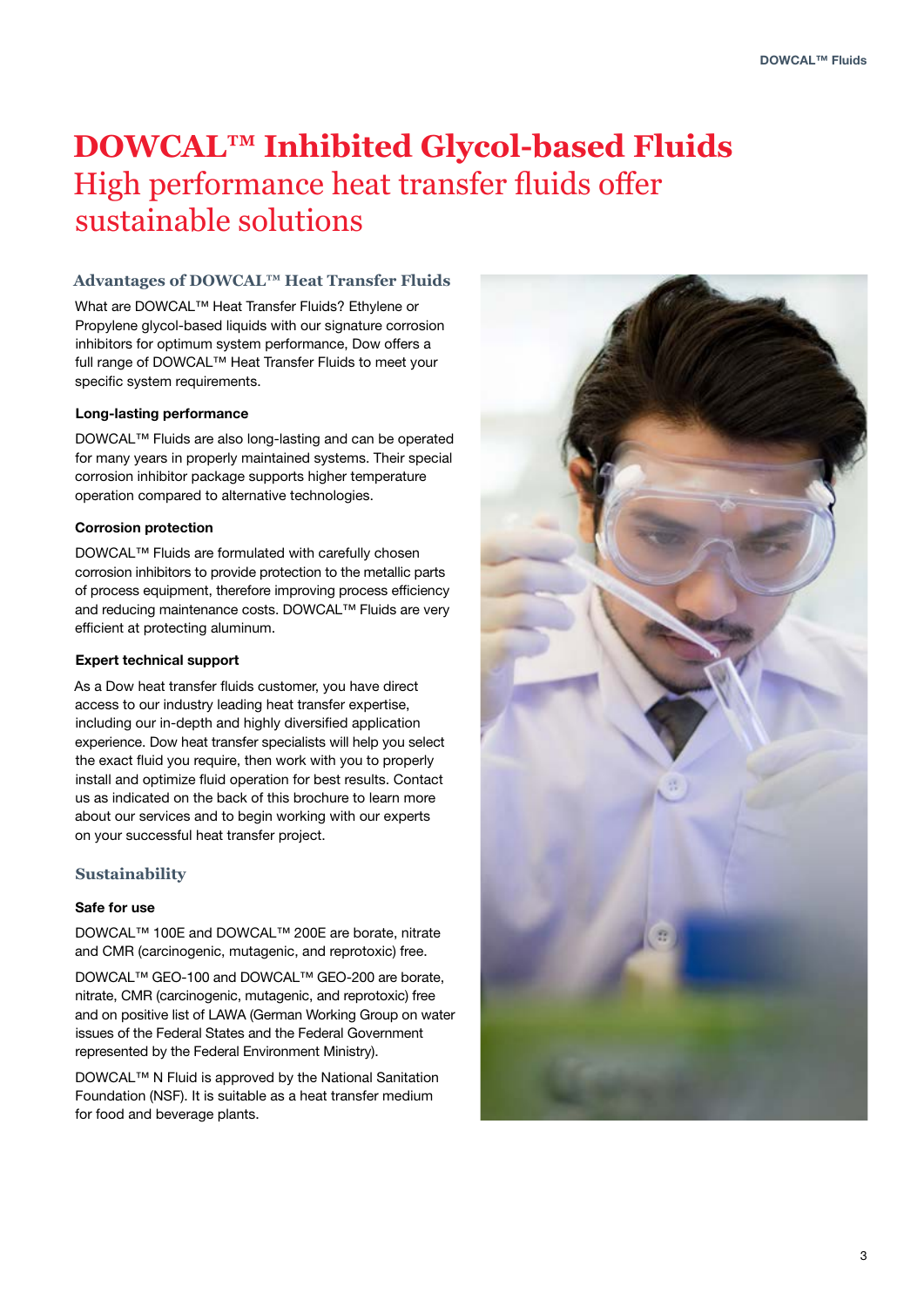# **Selecting the right DOWCAL™ Fluid**

DOWCAL™ Fluids are used successfully in a wide range of applications, from renewable energy, HVAC systems and geothermal heat pumps, to chemical, pharmaceutical and food processing. Your choice of fluid will depend both on where it will be used and your operating temperature requirements. Specific properties depending on temperature and concentration can be calculated with Dow's FLUIDFILE™ Software available at www.dow.com.

|                               | <b>DOWCAL™</b><br>100 | <b>DOWCAL™</b><br>100E | DOWCAL™<br>200 | DOWCAL™<br>200E | DOWCAL™<br>GEO-100 | DOWCAL™<br>GEO-200 | <b>DOWCAL™ N</b> |
|-------------------------------|-----------------------|------------------------|----------------|-----------------|--------------------|--------------------|------------------|
| Based on ethylene glycol      | $\star$               | $\star$                |                |                 | $\star$            |                    |                  |
| Based on propylene glycol     |                       |                        | $\star$        | $\star$         |                    | $\star$            | $*1$             |
| Recommended for cooling       | $\star$               | $\star$                | $\star$        | $\star$         | $\star$            | $\star$            | $\star$          |
| Recommended for heating       | $\star$               |                        | $\star$        |                 |                    |                    |                  |
| NSF certified <sup>2</sup>    |                       |                        |                |                 |                    |                    | $\star$          |
| Free from borate <sup>3</sup> |                       | $\star$                |                | $\star$         | $\star$            | $\star$            | $\star$          |

1: Based on high purity propylene glycol USP/EP

2: National Sanitation Foundation

3: DOWCAL™ 100E, 200E, GEO-100, GEO-200, and N grades are borate free, being manufactured without added borate.

These are typical properties, not to be construed as specifications.

DOWCAL™ 100 and DOWCAL™ 200 have recommended operating temperature ranges of -50°C to 175°C while DOWCAL™ 100E, DOWCAL™ 200E and DOWCAL™ N have a recommended range from -50°C to 120°C. Efficiency and operating conditions can differ within those temperature ranges. Refer to the graphic below for guidance.



Note: If operated above 100°C, the fluid needs to be pressurized to avoid evaporation in the system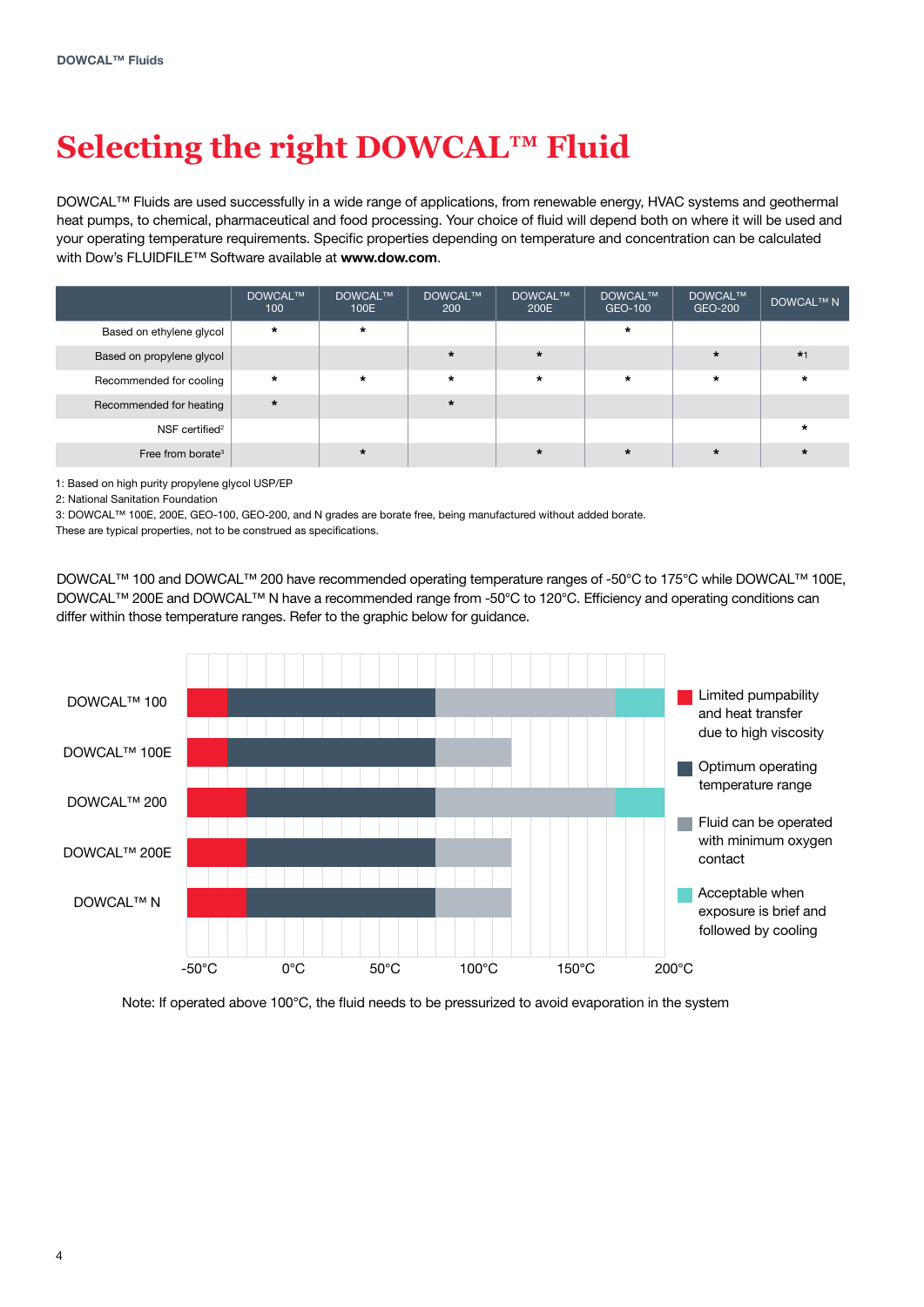### **Construction and infrastructure**

| <b>Application process</b>                                                                                                                                                                                                                                                                                                                                                                                                                                    | <b>Recommended product(s)</b>                    |
|---------------------------------------------------------------------------------------------------------------------------------------------------------------------------------------------------------------------------------------------------------------------------------------------------------------------------------------------------------------------------------------------------------------------------------------------------------------|--------------------------------------------------|
| Ground source heat pumps: DOWCAL™ Geothermal Fluids are circulated<br>through underground or underwater piping, carrying thermal energy to and from<br>the building. To prevent freezing when the transfer fluid contacts the evaporating<br>refrigerant at sub-zero temperatures, DOWCAL™ Geothermal Fluids can be<br>circulated in the captors/probes.                                                                                                      | <b>DOWCAL™ GEO-100</b><br><b>DOWCAL™ GEO-200</b> |
| <b>Solar heating:</b> Active solar thermal systems, such as flat panel collectors, rely<br>on the solar energy to heat-up DOWCAL™ Fluids, which are circulated in an<br>area that requires heat.                                                                                                                                                                                                                                                              | <b>DOWCAL™ 200</b>                               |
| <b>HVAC (Heating Ventilation and Air Conditioning):</b> Modern HVAC systems<br>frequently use a glycol based heat transfer fluid to transport heat and cold<br>from heating and cooling units to the consumers. When designing, installing<br>or operating these water-based HVAC systems, DOWCAL™ Fluids provide the<br>required system protection against freezing and corrosion and provide efficient<br>heat transfer for years with minimal maintenance. | <b>DOWCAL™ 100E</b><br><b>DOWCAL™ 200E</b>       |
| Floor heating: Massive damage can be inflicted on warehouse floors due to frost<br>heaving. This risk is reduced by embedding a grid of tubing in the soil beneath the<br>floor and heating it with DOWCAL™ Fluid.                                                                                                                                                                                                                                            | DOWCAL™ 100<br><b>DOWCAL™ 200</b>                |
| Snow melting systems: A snow melting system consists of a network of pipes<br>or tubing embedded in concrete or asphalt. A solution of heated DOWCAL™<br>Fluids and water is circulated through the pipes in order to melt snow and ice<br>from bridges, service areas, roads and sidewalks.                                                                                                                                                                  | <b>DOWCAL™ 100</b><br><b>DOWCAL™ 200</b>         |

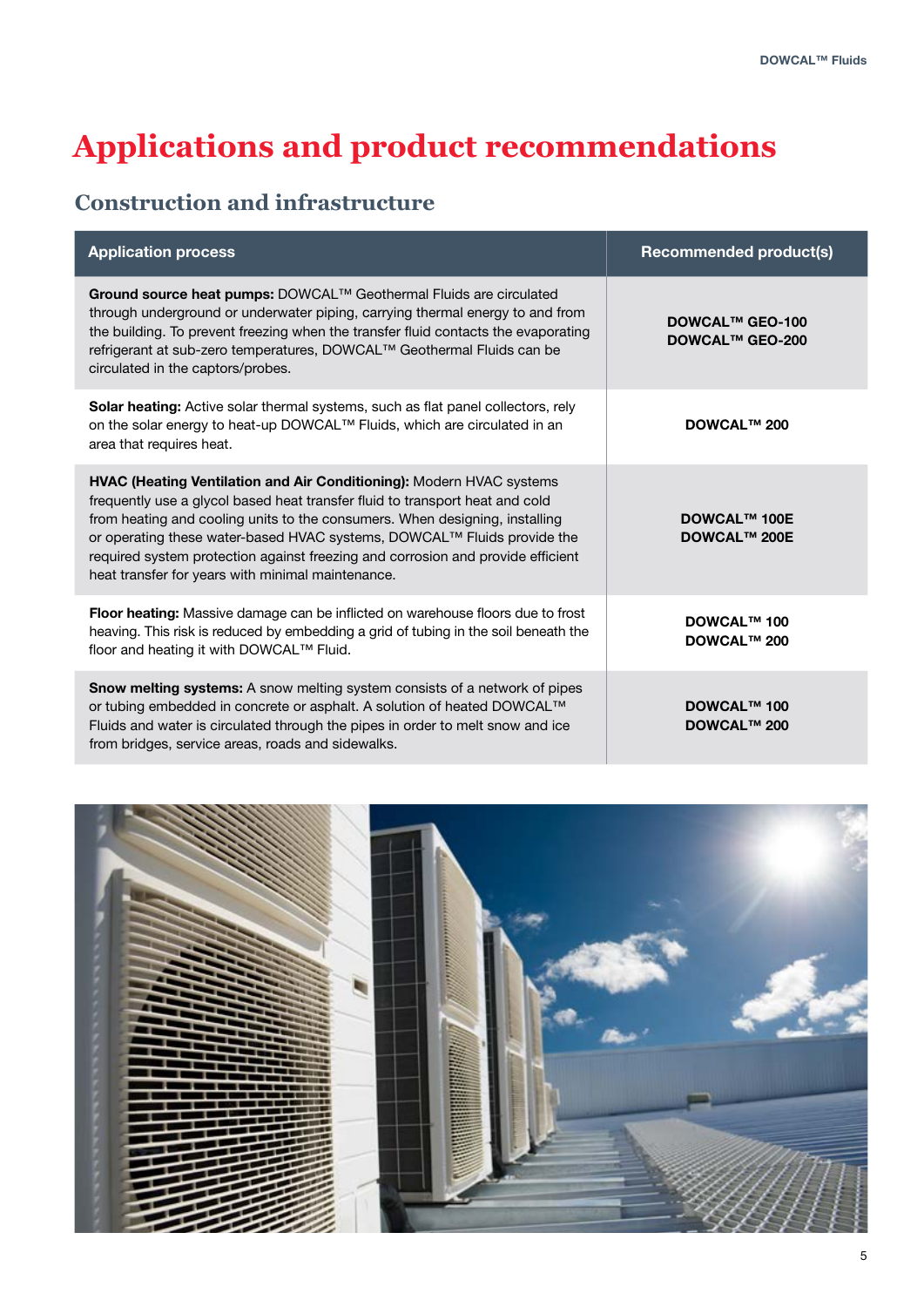### **Industrial**

| <b>Application process</b>                                                                                                                                                                                                                                                                                                                                                           | <b>Recommended product(s)</b>              |
|--------------------------------------------------------------------------------------------------------------------------------------------------------------------------------------------------------------------------------------------------------------------------------------------------------------------------------------------------------------------------------------|--------------------------------------------|
| <b>Process chilling, freeze protection and cooling:</b> The chemical and<br>petrochemical industries use secondary cooling for chilling purposes or to<br>remove heat generated during processing. The choice of product depends on<br>the use. DOWCAL™ Fluids are often used for process chilling because they are<br>nonflammable in aqueous solutions and are low in corrosivity. | <b>DOWCAL™ 100E</b><br><b>DOWCAL™ 200E</b> |
| <b>Process heating:</b> In batch processing environments, such as pharmaceutical<br>batch processing / multipurpose reactors in the pharmaceutical, reactors must<br>be cooled and heated. DOWCAL <sup>™</sup> 100 and DOWCAL <sup>™</sup> 200 have a wide<br>temperature range making them suitable to be used in both hot and cold loops.                                          | <b>DOWCAL™ 100</b><br><b>DOWCAL™ 200</b>   |
| <b>Heat recovery:</b> Many industries operate heat recovery systems to improve<br>the overall thermal efficiency of their processes. In this application, DOWCAL™<br>Fluids collect waste heat that would otherwise be expelled to the environment<br>and pumps it to places where this thermal energy can be put to use.                                                            | <b>DOWCAL™ 100</b><br><b>DOWCAL™ 200</b>   |

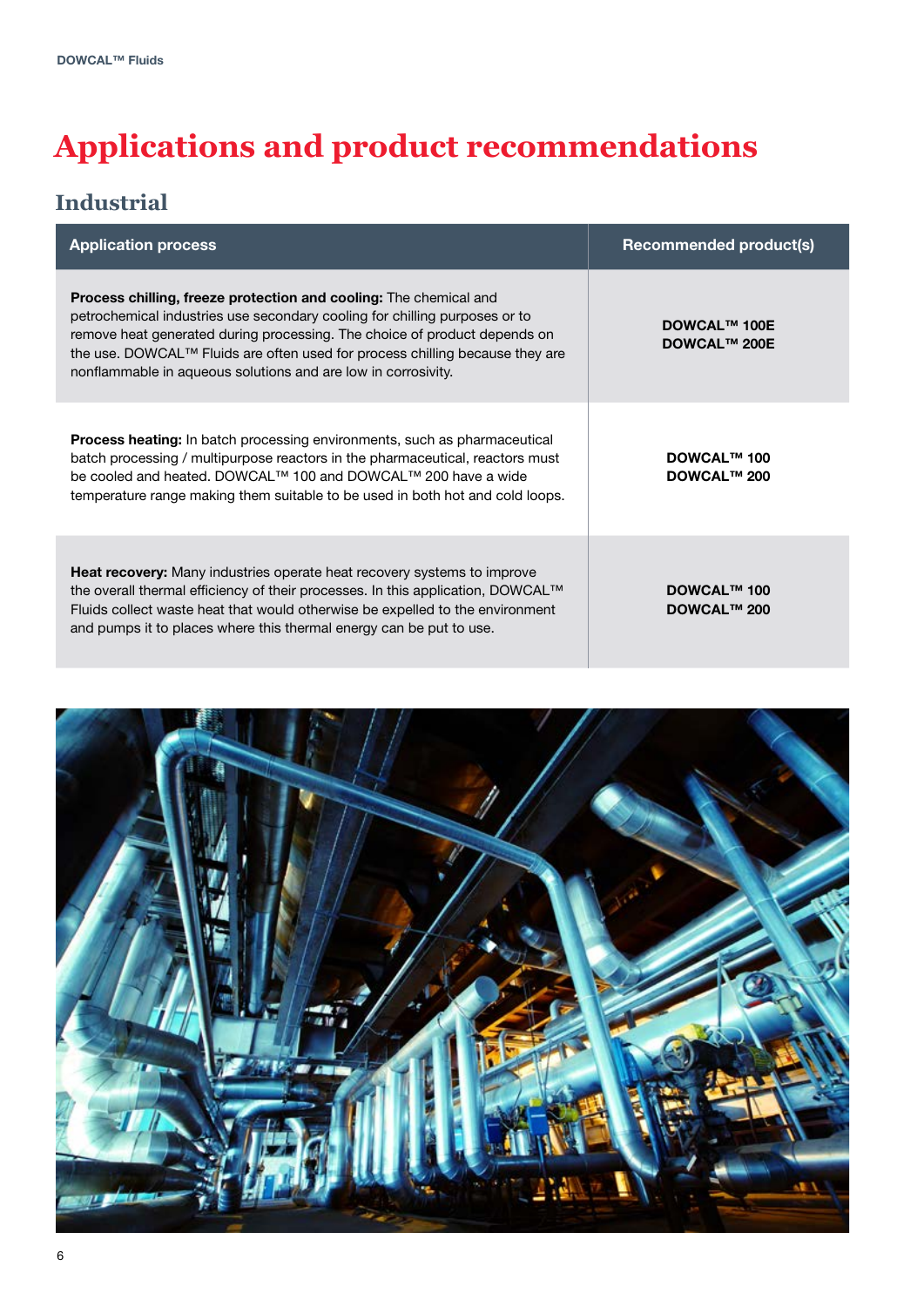### **Food and beverages**

#### Facts of food and beverages contact

DOWCAL™ N Fluid is based on propylene glycol which is generally recognized as safe by the United States Food and Drug Administration (FDA) in section 21CFR184.1666 and meets the specifications of the Food Chemicals Codex, 6th edition (2008). It can therefore be used in indirect food application.

In Europe, the ingredients in DOWCAL™ N Fluids are listed in the Commission Regulation (EU) No 1130/2011 concerning food additives authorized for use in foodstuffs intended for human consumption. Propylene glycol (PG) is classified as E1520 in an amendment to European Union Directive 95/2/EC, which regulates human food additives and it is listed in Annex I of the Commission Regulation (EU) No 10/2011 as an authorized monomer and additive for plastic materials and articles intended to come into contact with food.

Finally, DOWCAL™ N Fluid is approved by the National Sanitation Foundation (NSF). It is suitable as a heat transfer medium for food and beverage plants.

| <b>Application process</b>                                                                                                                                                                                                                                                                                                                                           | <b>Recommended product(s)</b> |
|----------------------------------------------------------------------------------------------------------------------------------------------------------------------------------------------------------------------------------------------------------------------------------------------------------------------------------------------------------------------|-------------------------------|
| Cooling liquid: DOWCAL™ N Fluid is widely used in the beverage industry to cool<br>products such as beer, wine, milk and juices.                                                                                                                                                                                                                                     |                               |
| Fermentation cooling: Breweries and wineries use DOWCAL™ N Fluid to cool<br>fermentation and wort tanks. The fluid's anti-corrosive properties safeguard the<br>integrity of the piping systems.                                                                                                                                                                     |                               |
| Packaging of carbonated beverages: DOWCAL™ N Fluid is used prior to bottling to<br>cost-effectively chill and prevent loss of carbonation from carbonated beverages such<br>as sparkling wines, champagne and beer.                                                                                                                                                  | <b>DOWCAL™ N</b>              |
| Refrigeration coil defrosting: When moisture from the air condenses on the<br>refrigeration coils of walk-in freezers and chillers, frost build-up can result in loss<br>of refrigeration efficiency. Sprayed directly onto the coils, DOWCAL™ N Fluid will<br>prevent frost formation and, because it is hygroscopic, DOWCAL™ N Fluid also<br>absorbs condensation. |                               |
| <b>Immersion Freezing of Wrapped Foods:</b> In the food industry, products sealed in<br>airtight and watertight pouches are immersion-frozen in baths of DOWCAL™ N Fluid.<br>This method is popular because it is fast and efficient while ensuring uniform freezing.                                                                                                |                               |

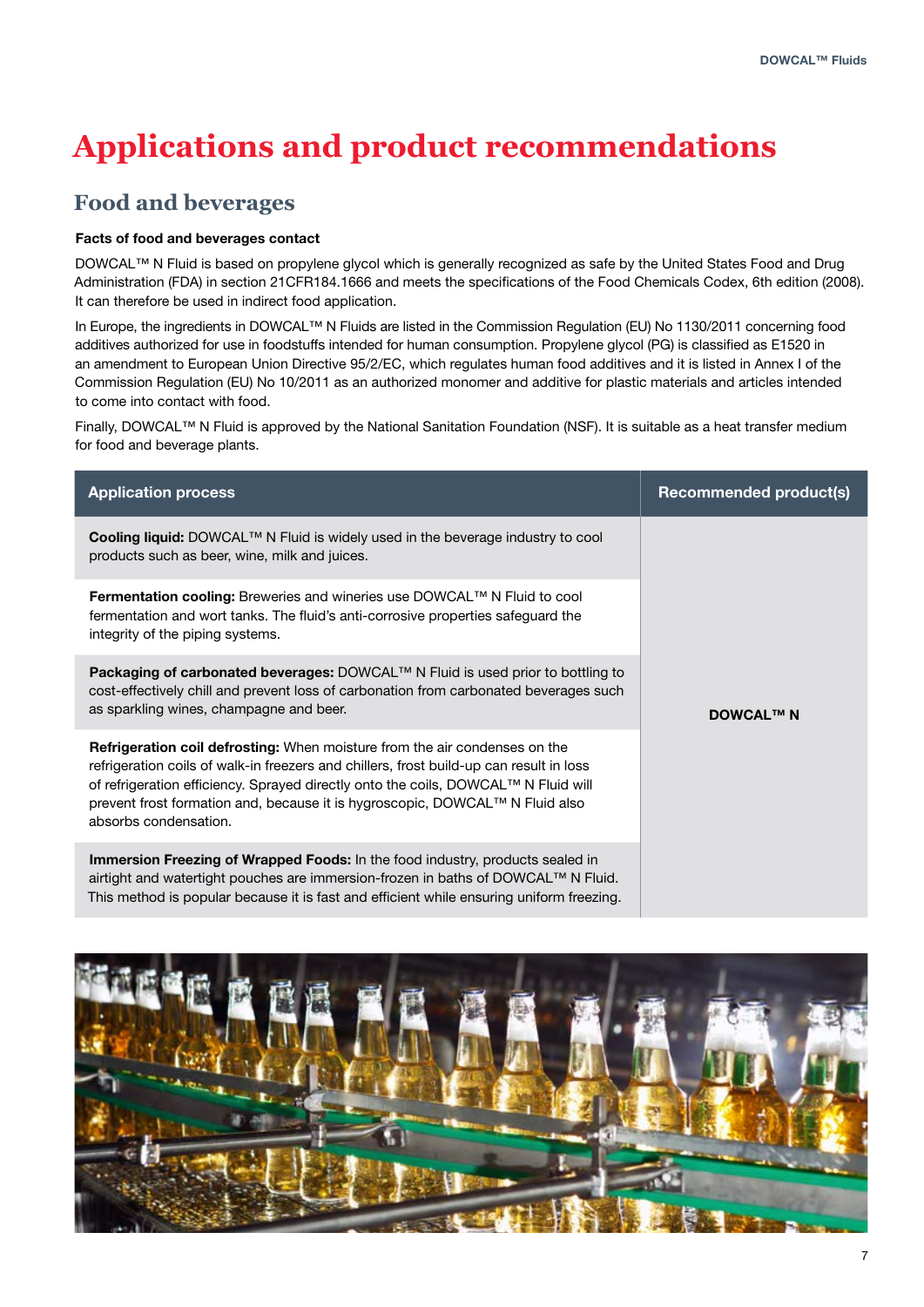### **Other applications**

| <b>Application process</b>                                                                                                                                                                                                                                                                                                                                                                         | <b>Recommended product(s)</b>                                                          |
|----------------------------------------------------------------------------------------------------------------------------------------------------------------------------------------------------------------------------------------------------------------------------------------------------------------------------------------------------------------------------------------------------|----------------------------------------------------------------------------------------|
| Cooling of electronic systems and components: Liquid cooling is an<br>effective technology in removing heat generated by electronics in established<br>power conversion sectors such as motor drives, wind and solar inverters.<br>Other developing application is on battery cooling.                                                                                                             |                                                                                        |
| Wind turbine systems: There are large and complex power electronics and<br>these systems go through significant thermal stresses and generate heat under<br>load. The components in these converters are cooled with DOWCAL™ Fluid loop.                                                                                                                                                           |                                                                                        |
| Photo-voltaic (PV) inverters: As the inverter works to convert DC power to AC<br>power, it generates heat.                                                                                                                                                                                                                                                                                         | <b>DOWCAL™ 100E</b><br><b>DOWCAL™ 200E</b><br><b>DOWCAL™ 100</b><br><b>DOWCAL™ 200</b> |
| <b>DataCenter cooling:</b> DataCenter OEMs want to replace conventional air cooling<br>technology with liquid cooling using DOWCAL™ Heat Transfer Fluids.                                                                                                                                                                                                                                          |                                                                                        |
| Ice skating rinks: Some of the most elite indoor ice arenas depend on<br>DOWCAL™ Fluid to help keep the ice cool and consistent. For ice skating rinks,<br>solutions containing DOWCAL™ Fluids are chilled by refrigeration equipment<br>and then circulated through a network of pipes beneath the rink floor. The cold<br>solution causes a layer of water to freeze into a smooth sheet of ice. |                                                                                        |

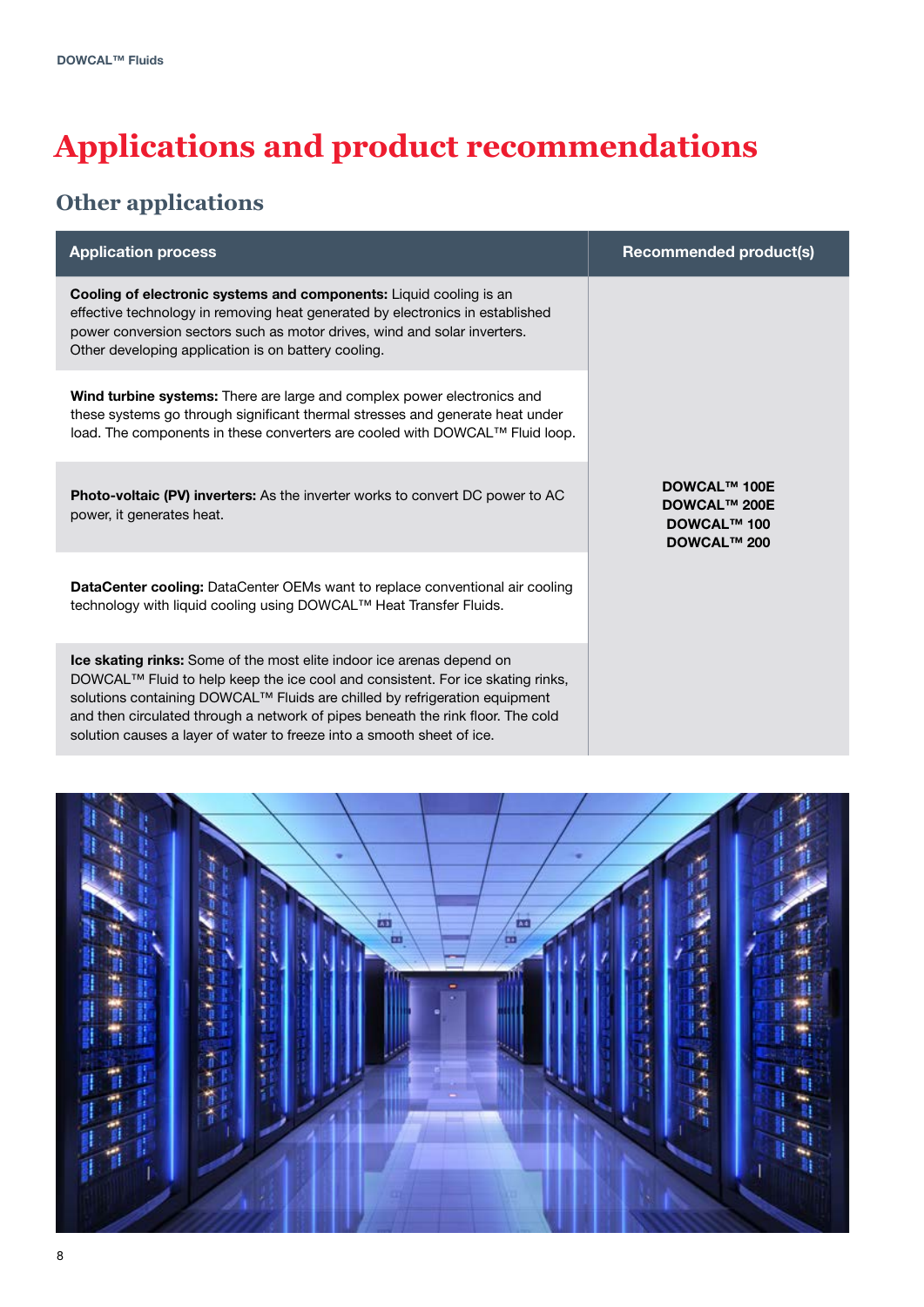### **Corrosion protection capabilities**

DOWCAL™ Fluids are made for a very broad range of applications. The specially formulated inhibitor packages of DOWCAL™ Fluids are effective in minimizing corrosion of a wide variety of metals that are used in industrial and residential applications, reducing maintenance costs and extending the life of the process equipment.

These inhibitors minimize corrosion of metals in two ways. First, they passivate the surface of metals, reacting with the surface or forming a layer on the surface to prevent acids from attacking it. Second, the inhibitors in DOWCAL™ Fluids buffer any acids formed as a result of glycol oxidation. All glycols produce organic acids as degradation products. This degradation is accelerated in the presence of oxygen and/ or heat. Left in solution, acids lower pH and contribute to corrosion. Properly formulated inhibitors such as those in DOWCAL™ Fluids neutralize these acids and contribute to a long fluid life time. Many commonly available coolants – such as fluids with pure organic acid technology (OAT) – have little ability to buffer these degradation products and therefore need to be changed more frequently.

The following data show the comparatively low corrosion of widely used metals caused by DOWCAL™ Fluid/water mixtures. The results were derived from tests performed

according to the widely known ASTM D 1384 corrosion test method and represent the weight loss of metallic plates in milligrams per specimen due to corrosion (ASTM D 1384, 88°C for 2 weeks, glycol concentration 33% by volume, air bubbling, corrosive water contains 100 ppm Cl-, 100 ppm  $SO_4$ 2-, 100 ppm HCO<sub>3</sub>-).

DOWCAL™ Fluids fall well within the generally accepted corrosion limits considered adequate under this test. Rates in excess of 10 mg (30 mg for aluminum) are generally evidence of inadequate corrosion protection.

While the other fluids tested at a concentration of 33% by volume can also perform acceptably, solutions containing lower concentrations of fluid are frequently required. The tables on this page show ASTM D1384 corrosion test results under the same conditions for various coolants at a 20% concentration by volume. For comparison purposes, pure water and uninhibited propylene glycol and ethylene glycol are included. The data shows that the DOWCAL™ Fluids demonstrate effective corrosion protection on all metals while the alternative products were more corrosive to aluminum. The tests also demonstrated that water and uninhibited glycols are highly corrosive, reinforcing the need for inhibited fluid protection.



#### Metal Probes Cleaned After ASTM D1384 Corrosion Testing at a Concentration of 33% by Volume

Corrosion of Cast Aluminum Under Heat-Rejecting Conditions According to ASTM D 4340 at a concentration of 25% by volume Measured at BfB Oil Research S.A., Gembloux, Belgium, 05/2012 and 03/2013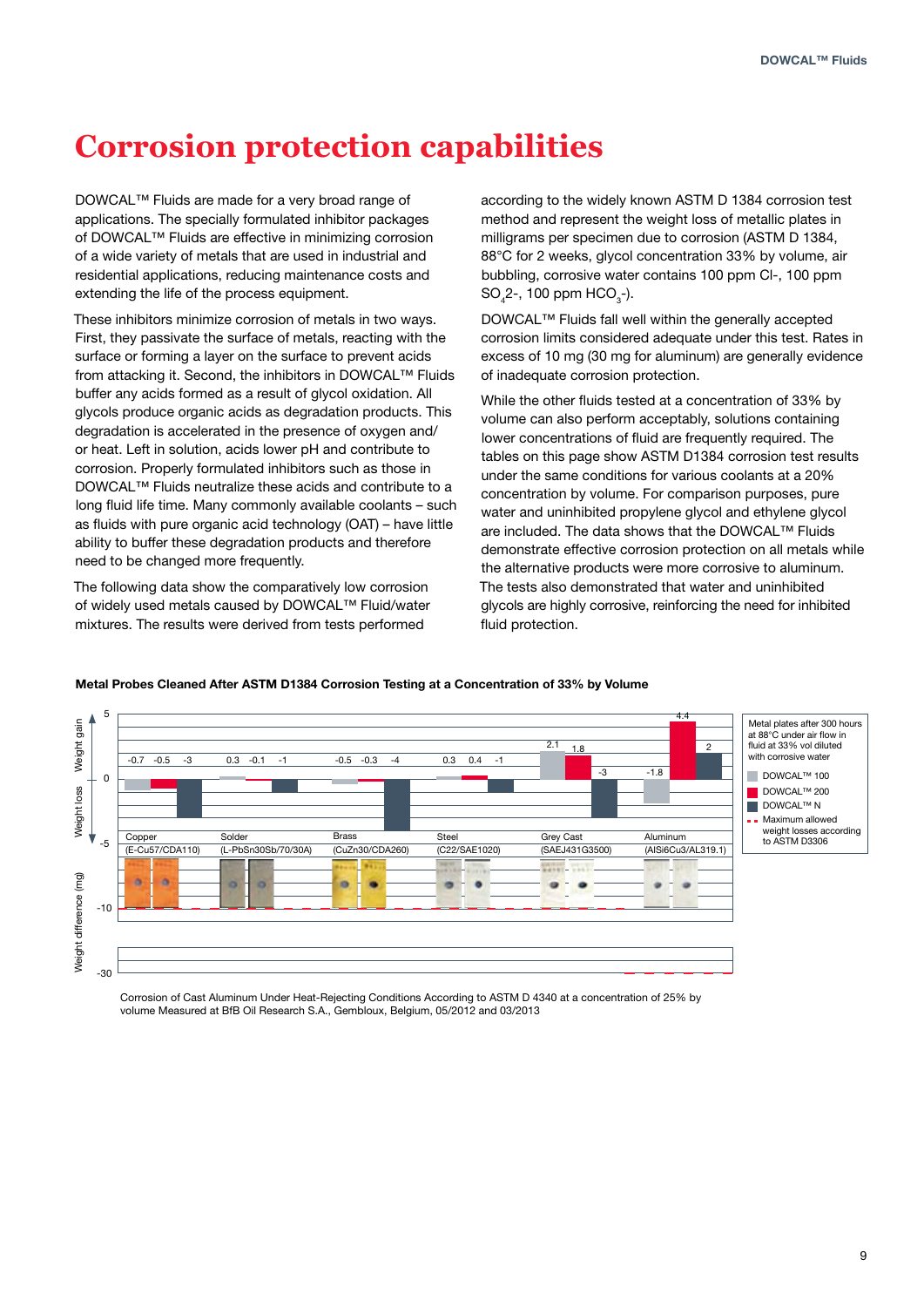#### ASTM D1384 Corrosion test Results at 20% Concentration by volume Ethylene Glycol (Weight Difference [mg])

|                |              | Non-inhibited<br>ethylene<br>glycol | Automotive<br>coolant,<br>MEG-based | OAT fluid,<br>MEG-based | <b>DOWCAL™</b><br>100 Solution |
|----------------|--------------|-------------------------------------|-------------------------------------|-------------------------|--------------------------------|
|                | Copper       | $-19$                               | $-1.4$                              | $-0.8$                  | $-0.6$                         |
| $\overline{2}$ | Solder       | $-46$                               | $-1.1$                              | $-0.8$                  | $-0.8$                         |
| 3              | <b>Brass</b> | $-29$                               | $-0.4$                              | $-0.4$                  | $-0.9$                         |
| $\overline{4}$ | Mild steel   | $-819$                              | 0.5                                 | 0.7                     | $-0.2$                         |
| 5              | Cast iron    | $-642$                              | 1.8                                 | 1.6                     | 2.7                            |
| 6              | Aluminum     | $-111$                              | $-10.2$                             | $-16.0$                 | 0.1                            |

Typical values, not to be construed as specifications. Users should confirm results by their own tests.



Non-inhibited ethylene glycol

Automotive coolant

OAT fluid

DOWCAL™ 100 Solution

#### ASTM D1384 Corrosion test Results at 20% Concentration by volume Propylene Glycol (Weight Difference [mg])

|                |              | Non-inhibited<br>propylene<br>glycol | Industrial<br>propylene<br>glycol coolant | Alternative<br><b>OAT fluid</b> | <b>DOWCAL™</b><br>200 Solution |
|----------------|--------------|--------------------------------------|-------------------------------------------|---------------------------------|--------------------------------|
|                | Copper       | $-12$                                | $-0.5$                                    | $-1.3$                          | $-0.3$                         |
| $\mathfrak{p}$ | Solder       | $-55$                                | $-1$                                      | $-1.8$                          | $-0.5$                         |
| 3              | <b>Brass</b> | $-31$                                | $-0.7$                                    | $-1.4$                          | 0.3                            |
| $\overline{4}$ | Mild steel   | $-969$                               | 0.7                                       | 0.3                             | 0.6                            |
| 5              | Cast iron    | $-700$                               | 1.5                                       | 0.3                             | 1.3                            |
| 6              | Aluminum     | $-150$                               | $-11.3$                                   | $-22$                           | 0.7                            |

Typical values, not to be construed as specifications. Users should confirm results by their own tests.

|   | <b>British Mill</b> |                       |       |                                    |                    |
|---|---------------------|-----------------------|-------|------------------------------------|--------------------|
|   | <b>The Color</b>    | <b>Term File</b><br>œ |       |                                    |                    |
| œ |                     | <b>TELEVIS</b>        | 图片区また | <b>SPECTIVE</b><br><b>CONTRACT</b> |                    |
|   | <b>MORE</b>         | H.                    |       | <b>ACRES SERVICE</b>               | 82, 21% +<br>66875 |
|   | $\overline{c}$      | 3                     | 4     | 5                                  | 6                  |

Non-inhibited Propylene Glycol

Industrial Propylene Glycol Coolant

OAT fluid

DOWCAL™ 200 Solution

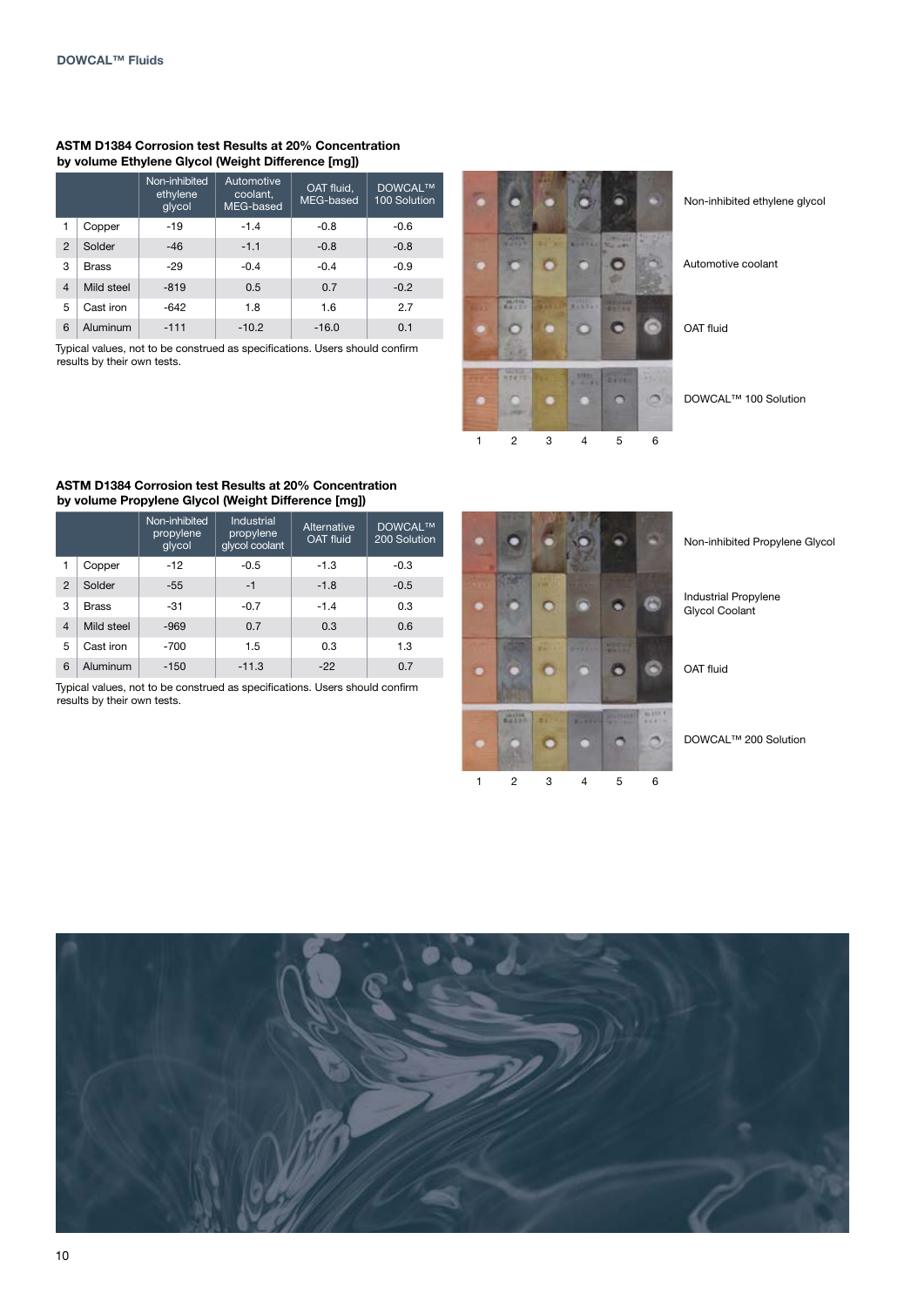## **Using DOWCAL™ Fluids**

### **Material compatibility**

#### Compatibility with metals, plastics and rubbers

Solutions of DOWCAL<sup>™</sup> Fluids are compatible with all metals, with the exception of zinc. The heat transfer fluid can dissolve zinc when hot and should, therefore, not be used in galvanized pipelines.

DOWCAL™ Fluids are compatible with most plastics and rubbers, such that they can be considered industry standards. The following table provides a list of compatible plastics and rubbers together with the materials' maximum recommended temperatures (in some cases the maximum use temperature is for the plastics, regardless of the fluid).

| <b>Materials</b>                               | <b>Ethylene glycol</b><br>based fluids | Propylene glycol<br>based fluids |
|------------------------------------------------|----------------------------------------|----------------------------------|
| <b>Plastics</b>                                |                                        |                                  |
| <b>ABS</b>                                     | $66^{\circ}$ C                         | $32^{\circ}$ C                   |
| Acrylics                                       | $32^{\circ}$ C                         |                                  |
| Chlorinated polymer                            | $110^{\circ}$ C                        |                                  |
| <b>CPVC</b>                                    | $93^{\circ}C^{\circ}$                  | $93^{\circ}C^{\circ}$            |
| Epoxy                                          | $143^{\circ}$ C                        | 99°C(U)°                         |
| Flourocarbons FEP                              | 199°C                                  | 199°C                            |
| Flourocarbons TFE                              | 249°C                                  | 249°C                            |
| Noryl                                          | $66^{\circ}$ C                         |                                  |
| Polyamides - Nylon                             | $99^{\circ}$ C                         |                                  |
| <b>Bisphenol A-Fumurate</b>                    | 110°C                                  | $88^{\circ}$ C                   |
| <b>Hydrogenated Bisphenol</b><br>A-Bisphenol A | $104^\circ C$                          | $93^{\circ}$ C                   |
| Isophthalic                                    | 43°C(U)°                               | $88^{\circ}$ C                   |
| Chlorinated polyesters                         | $127^\circ C$                          | $104^{\circ}$ C                  |
| Polystyrenes                                   | $77^{\circ}$ C                         |                                  |
| Polyethylene                                   | $71^{\circ}$ C                         | $66^{\circ}$ C                   |
| Polypropylene                                  | 116°C                                  | $66^{\circ}$ C                   |
| PVC - Type 1                                   | $49^{\circ}$ C                         | 49°C <sup>d</sup>                |
| PVC - Type 2                                   | 49°C                                   | 49°C <sup>d</sup>                |
| Polyvinylidene chloride                        | 88°C                                   |                                  |
| Vinylidene fluoride                            | $143^{\circ}$ C                        | $138^{\circ}$ C                  |
| Vinyl ester                                    | 104°C                                  | 104°C                            |
| Polymethylmethacrylate<br>(PMMA)               |                                        | $70^{\circ}$ C                   |

#### Fluid dilution requirements

Whenever possible, DOWCAL™ Fluids should be diluted with demineralized or distilled water. DOWCAL™ Fluids can also be mixed with other water within the limits of the following table. Local tap water typically meets these requirements. If water of adequate quality is not available, Dow or Dow's local distributor can supply ready-to-use solutions of DOWCAL™ Fluids.

| <b>Rubbers</b>                                |                 |                |
|-----------------------------------------------|-----------------|----------------|
| Butyl GR-1                                    | $93^{\circ}$ C  |                |
| <b>Fluoro Elastomers</b><br>Viton A           | $182^{\circ}$ C | $38^{\circ}$ C |
| <b>Fluoro Elastomers</b><br><b>KEL-F 3700</b> | $99^{\circ}$ C  |                |
| Hard rubber                                   | $93^{\circ}$ C  |                |
| Chlorosulfonated<br>polyethylene (CSPE)       | $99^{\circ}$ C  |                |
| Koroseal                                      | $71^{\circ}$ C  |                |
| Natural rubber (GRS)                          | $71^{\circ}$ C  |                |
| Neoprene GR-M (CR)                            | $77^{\circ}$ C  | $32^{\circ}$ C |
| Nitrile Buna M (NBR)                          | 88°C            | $32^{\circ}$ C |
| NORDEL <sup>™</sup> EPDM                      | $154^{\circ}$ C |                |
| Polyurethane                                  | $38^{\circ}$ C  |                |

(a) But only if the solution contains 50% or less of ethylene glycol, according to BF Goodrich

(b) But not in a solution containing more than 25% of propylene glycol, according to BF Goodrich

(c) When U follows a recommended temperature range, the fluid was found to cause a problem with the plastic above the range, and is therefore unsuitable at higher temperatures

(d) The Geon Company, a major manufacturer of PVC resins and compounds, cautions against using PVC above 49°C

(e) Tested by Ecofys Netherlands BV, 2008

Table Sources: "Corrosion Resistance Tables," Second Edition, Philip A.

Schweiter, P.E., 1986 BF Goodrich and The Geon Company

These are typical properties, not to be construed as specifications.

#### Dilution water quality requirements

|                | <b>DOWCAL™ Fluids</b>          |
|----------------|--------------------------------|
| Chloride       | $<$ 400 ppm <sup>*</sup>       |
| Sulphate       | $<$ 400 ppm <sup>*</sup>       |
| Total hardness | $<$ 450 ppm (25 $^{\circ}$ dH) |

\*<100 ppm if the system contains aluminum or aluminum alloy components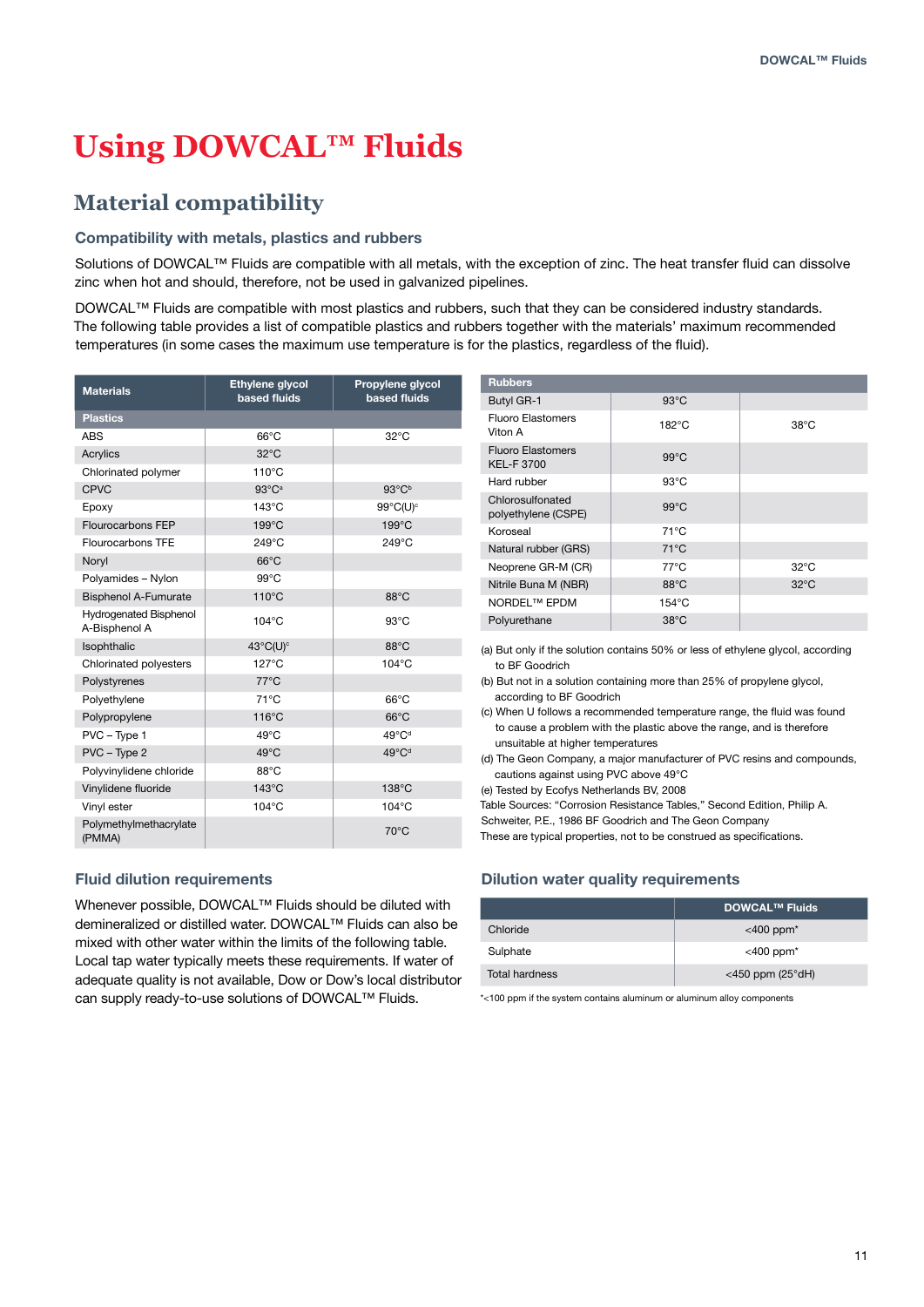# **Using DOWCAL™ Fluids** (continued)

### **Fluid handling**

#### Storage of DOWCAL™ Fluids

DOWCAL™ Fluids require no special climate storage precautions. DOWCAL™ Fluids and fluid solutions should be stored in plastic storage containers rather than metallic containers. Zinc, in particular, is not resistant to undiluted DOWCAL™ Fluids. Therefore, exposure of zinc or zinc coatings to pure DOWCAL™ Fluids should be avoided.

When properly stored, DOWCAL™ Fluids will meet sales specification requirements for a period of at least 24 months from date of production in Dow. Continued storage beyond the designated shelf life does not necessarily make the fluid unsuitable for use. Dow offers a fluid analysis service to evaluate fluid condition after prolonged storage.

#### Disposal of solutions of DOWCAL™ Fluids

The primary component of DOWCAL™ Fluids, propylene or ethylene glycol, is readily biodegradable and it is not classified as dangerous to aquatic organisms. However, any disposal practice must be in compliance with all local and national laws and regulations. Do not dump into any sewers, on the ground, or into any body of water.

#### Fluid flammability and fire hazards

When mixed with water in concentrations of up to 80%, DOWCAL™ Fluids are nonflammable since they have no measurable flash points. Therefore, they pose no fire hazard in most applications. The following flashpoint and fire point values apply to pure DOWCAL™ Fluids.

#### Fluid flammability

|                          |     | <b>DOWCAL™ 100 DOWCAL™ 200 DOWCAL™ N</b> |     |
|--------------------------|-----|------------------------------------------|-----|
| Flash point, °C          | 120 | 101                                      | 101 |
| Ignition temperature, °C | 435 | 420                                      | 420 |

### **System design**

Like all other fluids, solutions containing DOWCAL™ Fluids expand as temperatures increase. Expansion tanks are commonly used in systems containing DOWCAL™ Fluids. Expansion tanks must be sized appropriately. To determine the volume required for expansion, the formula given on this page can be used.

> $\Delta V = \rho(T_{low})$ -  $\rho(T_{high}) \times V$  $ρ(T_{high})$

where:  $\rho(T_{low})$  = the density at the lowest anticipated temperature

> $\rho$  (T<sub>high</sub>) = the density at the highest anticipated temperature

#### Preparing new systems for use of DOWCAL™ Fluids

When preparing new equipment for systems using DOWCAL™ heat transfer fluids, it is good practice to remove oil, grease or protective coatings that may have been applied during fabrication, construction or storage following the equipment manufacturer's recommendations. The system should be free of all foreign matter and debris before any cleaning procedure. Chemical cleaning of new systems can be performed with a 1 to 2 wt% solution of water and trisodium phosphate.

After cleaning the system, it must be thoroughly flushed with clean soft water prior to adding DOWCAL™ Fluids. After pressure-testing with water or a solution of DOWCAL™ Fluid, systems should be left in the filled state to avoid pitting at the liquid/air phase boundary. If systems that have been filled with water or a solution of DOWCAL™ Fluid need to be drained and cannot be refilled within a few days, they should be thoroughly rinsed and dried.

#### Preparing existing systems for use of DOWCAL™ Fluids

When changing from another heat transfer fluid to a DOWCAL™ Fluid, systems should be carefully cleaned to remove all traces of the previous fluid and any deposits which may be present. To help ensure optimum performance of the DOWCAL™ Fluid, it is very important to remove any corrosion and replace damaged seals before filling the system. When replacing brine solutions, special care should be taken to remove all scale and corrosion deposits that may have built up.

It is particularly important to remove calcium deposits and chlorides. Residual calcium will react with, and deplete, the inhibitors in DOWCAL™ Fluids, reducing the products' corrosion protection capabilities. Chlorides are potentially corrosive to the system if present at high levels. For large or severely corroded systems, it is recommended that a professional cleaning organization be consulted.

When changing from another glycol-based heat transfer fluid, compatibility of the fluid with DOWCAL™ Fluid should be checked. If the fluids are compatible and if the system is still in proper condition, the system can be filled with a DOWCAL<sup>™</sup> Fluid.

#### Expert technical support

As a Dow heat transfer fluids customer, you have direct access to our industry-leading heat transfer expertise, including our in-depth and highly diversified application experience. Dow heat transfer specialists will help you select the exact fluid you require, then work with you to properly install and optimize fluid operation for best results. Contact us as indicated on the back of this brochure to learn more about our services and to begin working with our experts on your successful heat transfer project.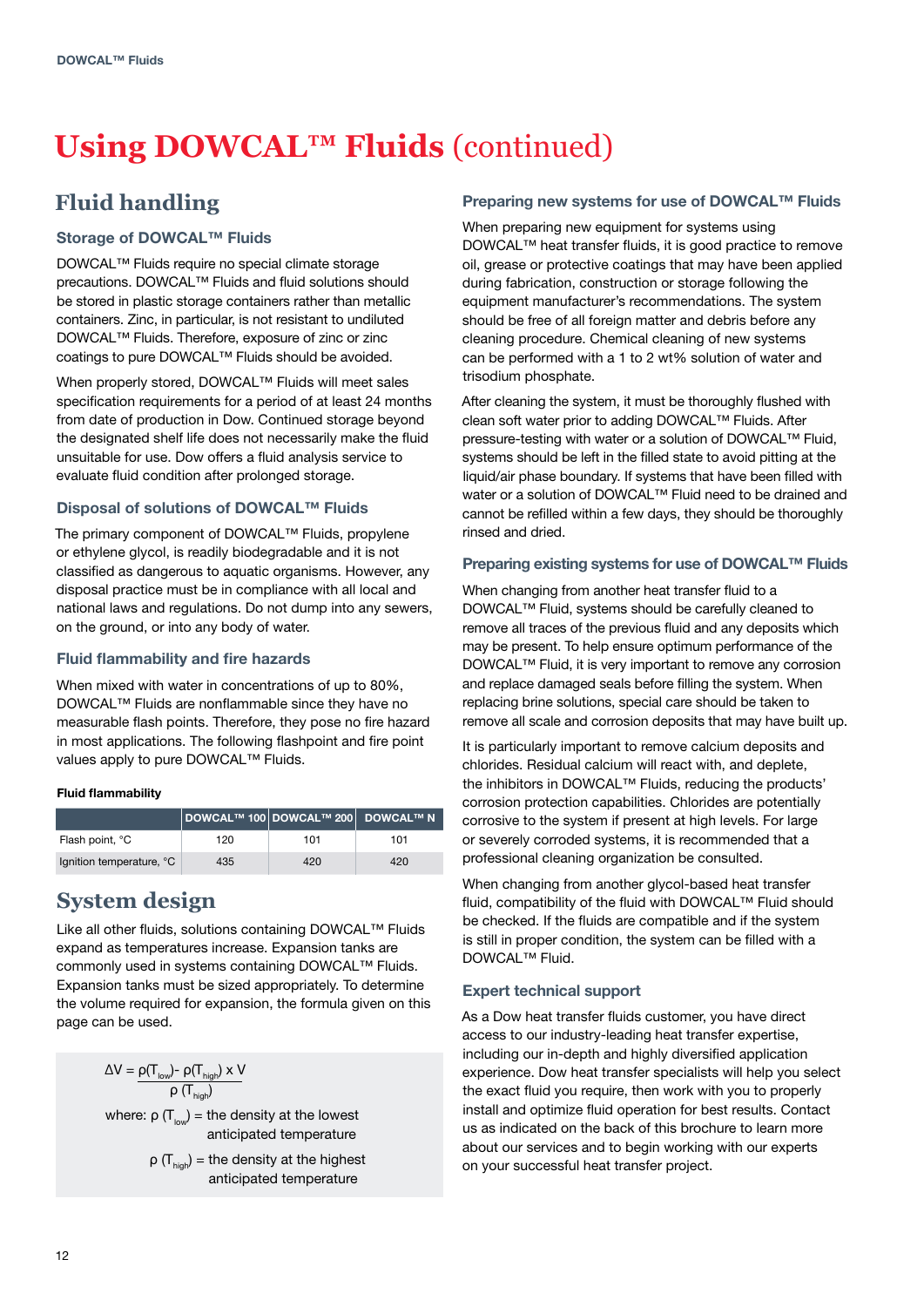## **Using DOWCAL™ Fluids** (continued)

#### Fluid analysis recommendations

Experience confirms that DOWCAL™ Fluids can be used in installations for many years. However, the concentration of DOWCAL™ Fluids and the products' functional performance should be checked at intervals of one to two years. Please refer to the back cover of this brochure to find the toll-free number of the Dow Customer Information Group and ask for our fluid analysis procedure.

### **Heat transfer fluid selection calculator**

FLUIDFILE™ Software is designed to enable fast, efficient evaluation of the properties and performance of Dow heat transfer fluids under your actual system conditions, and in the units of measure you prefer. It makes choosing the right fluid easier and more convenient for both experienced professionals and first-time system designers.

You won't need prior experience with Dow heat transfer fluids to obtain the information you need to select the right fluid. To assist in your fluid decision-making, FLUIDFILE™ Software provides an overview of our fluids line, guidance in choosing a fluid chemistry including application information, plus profiles of the individual fluids. FLUIDFILE™ Software can be accessed from www.dow.com website.

### **Glycol Based Fluid Calculator**

| <b>ETHYLENE</b><br><b>GLYCOL BASED</b>    | Single temperature and<br>concentration |                                  | <b>Temperature</b><br>range          | <b>Concentration</b><br>range |
|-------------------------------------------|-----------------------------------------|----------------------------------|--------------------------------------|-------------------------------|
| <b>DOWCAL™ 100</b><br><b>DOWCAL™ 100E</b> | <b>Temperature</b>                      |                                  |                                      | $\rm ^{\circ}C$<br>20         |
| <b>PROPYLENE</b><br><b>GLYCOL BASED</b>   | Concentrartion                          |                                  |                                      | $\frac{0}{0}$<br>35           |
| <b>DOWCAL™ 200</b><br><b>DOWCAL™ 200E</b> | <b>Percent glycol</b>                   | $\bullet$ % Volume fluid $\circ$ | % Weight glycol $~\circlearrowright$ | % Weight fluid                |
| <b>DOWCAL™ N</b>                          | <b>Diameter</b>                         |                                  |                                      | 27.2<br>mm                    |
| <b>OTHER</b>                              |                                         |                                  |                                      |                               |
| <b>WATER</b>                              |                                         | <b>◎</b> Pipe                    | <b>Tube</b>                          |                               |
| <b>UNITS</b>                              | <b>Volumetric flow:</b>                 |                                  |                                      | $m^3/h$ our<br>6.28           |
| <b>English</b><br>$\odot$ SI              | <b>Fluid velocity</b>                   |                                  |                                      | 3.00<br>m/sec                 |

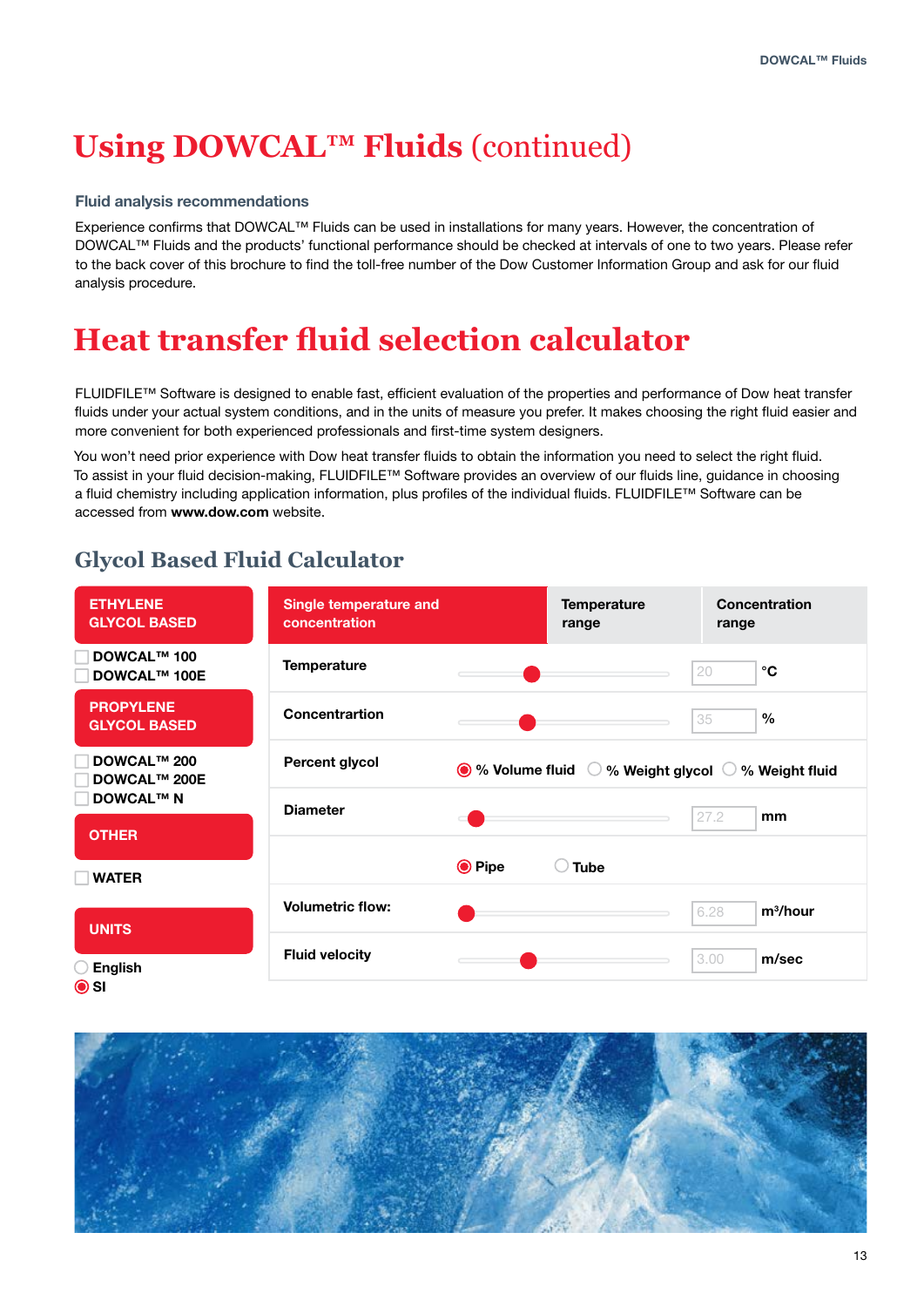# **Product information for DOWCAL™ 100 Fluid**

**DOWCAL™ 100** is an ethylene glycol-based heat transfer fluid used in various industrial applications, highly recommended for heating applications.

#### **Key benefits of DOWCAL™ 100**

- Improved corrosion protection, in particular for aluminum alloys
- Hard water stability to enable use with local tap water
- Compatible with commonly used elastomers
- Long fluid lifetime, lowering maintenance cost

#### **Typical properties of DOWCAL™ 100 Heat Transfer Fluid †**

| Properties, test conditions                                        | Units             | <b>Values</b>    |
|--------------------------------------------------------------------|-------------------|------------------|
| <b>Composition:</b><br>• Ethylene glycol<br>• Inhibitors and water | %wt               | 91<br>9          |
| Color                                                              |                   | <b>Colorless</b> |
| Density at 20°C                                                    | g/cm <sup>3</sup> | 1.135            |
| pH of solution (50% vol. in water)                                 |                   | $7.6 - 8.2$      |
| Reserve alkalinity                                                 | mL (0.1 N HCl)    | 10               |
| Freeze point (50% vol. in water)                                   | $^{\circ}C$       | $-38$            |

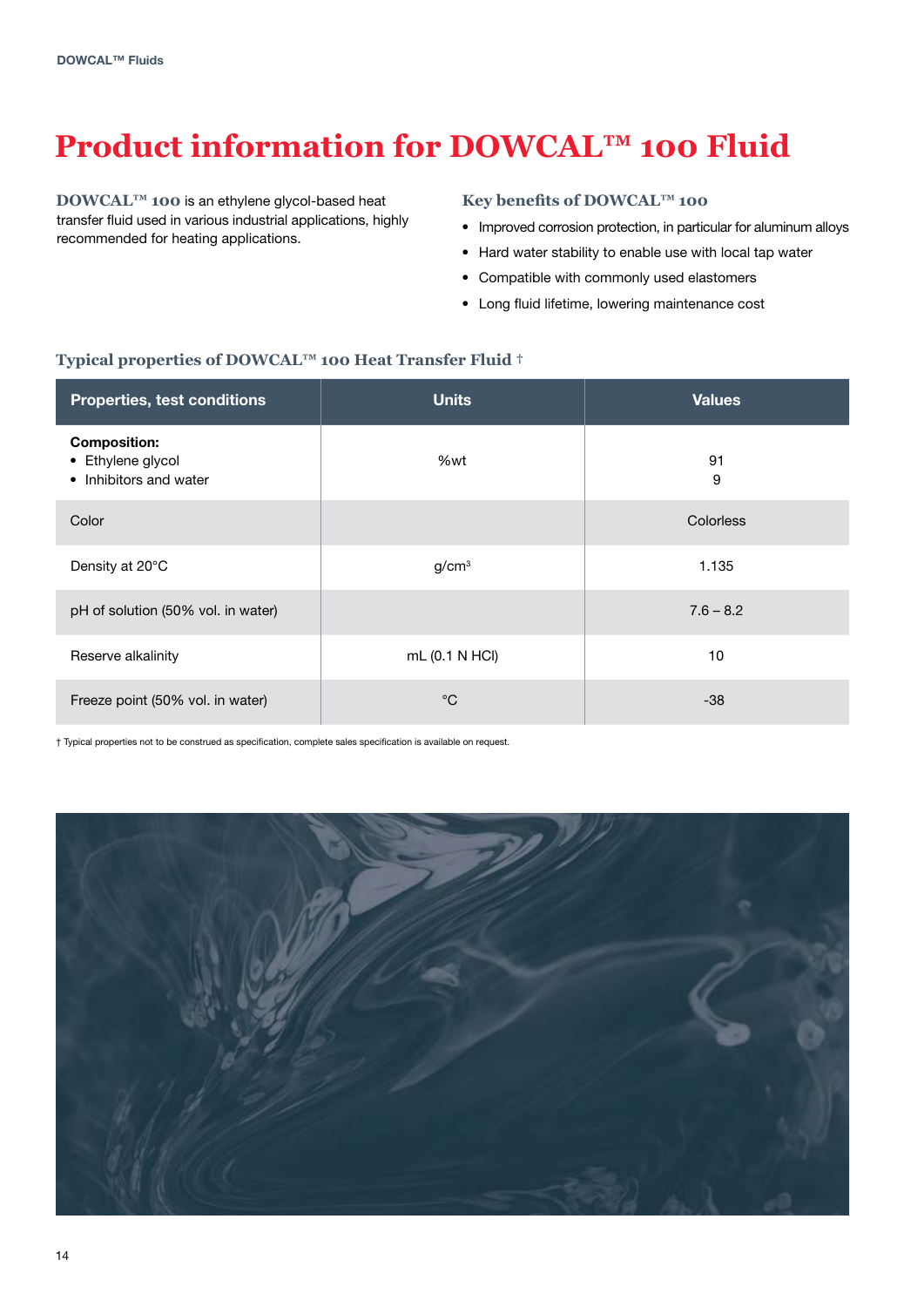## **Physical properties of DOWCAL™ 100 Fluid**

| <b>DOWCAL™ 100</b><br>%vol | <b>DOWCAL™ 100</b><br>%wt | <b>Freezing point</b><br>$^{\circ}$ C | <b>Refractive index</b><br>@ 20°C | <b>Boiling point</b><br>°C @ 1 bara | <b>Density</b><br>g/cm <sup>3</sup> @ 20°C | Dyn. viscosity<br>mPa.s @ 20°C | Kin. viscosity<br>mm <sup>2</sup> /s @ 20°C |
|----------------------------|---------------------------|---------------------------------------|-----------------------------------|-------------------------------------|--------------------------------------------|--------------------------------|---------------------------------------------|
| 5.0                        | 5.6                       | $-2.1$                                | 1.3386                            | 100.5                               | 0.983                                      | 1.07                           | 1.03                                        |
| 10.0                       | 11.2                      | $-4.3$                                | 1.3442                            | 101.1                               | 1.001                                      | 1.26                           | 1.22                                        |
| 15.0                       | 16.7                      | $-6.7$                                | 1.3498                            | 101.7                               | 1.016                                      | 1.49                           | 1.43                                        |
| 20.0                       | 22.1                      | $-9.4$                                | 1.3554                            | 102.4                               | 1.029                                      | 1.77                           | 1.69                                        |
| 21.0                       | 23.2                      | $-10.0$                               | 1.3565                            | 102.5                               | 1.031                                      | 1.83                           | 1.75                                        |
| 22.0                       | 24.3                      | $-10.6$                               | 1.3576                            | 102.7                               | 1.033                                      | 1.89                           | 1.81                                        |
| 23.0                       | 25.3                      | $-11.3$                               | 1.3588                            | 102.8                               | 1.036                                      | 1.96                           | 1.87                                        |
| 24.0                       | 26.4                      | $-11.9$                               | 1.3599                            | 102.9                               | 1.038                                      | 2.03                           | 1.93                                        |
| 25.0                       | 27.5                      | $-12.6$                               | 1.3610                            | 103.1                               | 1.040                                      | 2.09                           | 1.99                                        |
| 26.0                       | 28.5                      | $-13.2$                               | 1.3621                            | 103.2                               | 1.042                                      | 2.17                           | 2.06                                        |
| 27.0                       | 29.6                      | $-14.0$                               | 1.3632                            | 103.3                               | 1.044                                      | 2.24                           | 2.13                                        |
| 28.0                       | 30.6                      | $-14.7$                               | 1.3643                            | 103.5                               | 1.046                                      | 2.32                           | 2.20                                        |
| 29.0                       | 31.7                      | $-15.4$                               | 1.3654                            | 103.6                               | 1.048                                      | 2.40                           | 2.27                                        |
| 30.0                       | 32.7                      | $-16.2$                               | 1.3665                            | 103.8                               | 1.050                                      | 2.48                           | 2.35                                        |
| 31.0                       | 33.8                      | $-17.0$                               | 1.3676                            | 103.9                               | 1.052                                      | 2.57                           | 2.43                                        |
| 32.0                       | 34.8                      | $-17.8$                               | 1.3687                            | 104.0                               | 1.053                                      | 2.65                           | 2.51                                        |
| 33.0                       | 35.9                      | $-18.7$                               | 1.3698                            | 104.2                               | 1.055                                      | 2.75                           | 2.59                                        |
| 34.0                       | 36.9                      | $-19.5$                               | 1.3709                            | 104.3                               | 1.057                                      | 2.84                           | 2.68                                        |
| 35.0                       | 38.0                      | $-20.4$                               | 1.3720                            | 104.5                               | 1.059                                      | 2.94                           | 2.77                                        |
| 36.0                       | 39.0                      | $-21.4$                               | 1.3731                            | 104.6                               | 1.060                                      | 3.04                           | 2.86                                        |
| 37.0                       | 40.0                      | $-22.3$                               | 1.3742                            | 104.8                               | 1.062                                      | 3.14                           | 2.96                                        |
| 38.0                       | 41.0                      | $-23.3$                               | 1.3752                            | 104.9                               | 1.064                                      | 3.25                           | 3.06                                        |
| 39.0                       | 42.1                      | $-24.3$                               | 1.3763                            | 105.1                               | 1.065                                      | 3.36                           | 3.16                                        |
| 40.0                       | 43.1                      | $-25.4$                               | 1.3774                            | 105.2                               | 1.067                                      | 3.48                           | 3.27                                        |
| 41.0                       | 44.1                      | $-26.4$                               | 1.3785                            | 105.4                               | 1.068                                      | 3.60                           | 3.38                                        |
| 42.0                       | 45.1                      | $-27.5$                               | 1.3796                            | 105.5                               | 1.070                                      | 3.72                           | 3.49                                        |
| 43.0                       | 46.1                      | $-28.7$                               | 1.3806                            | 105.7                               | 1.071                                      | 3.85                           | 3.60                                        |
| 44.0                       | 47.2                      | $-29.9$                               | 1.3817                            | 105.9                               | 1.073                                      | 3.98                           | 3.73                                        |
| 45.0                       | 48.2                      | $-31.1$                               | 1.3828                            | 106.0                               | 1.074                                      | 4.12                           | 3.85                                        |
| 46.0                       | 49.2                      | $-32.3$                               | 1.3838                            | 106.2                               | 1.076                                      | 4.26                           | 3.98                                        |
| 47.0                       | 50.2                      | $-33.6$                               | 1.3849                            | 106.4                               | 1.077                                      | 4.41                           | 4.11                                        |
| 48.0                       | 51.2                      | $-34.9$                               | 1.3859                            | 106.5                               | 1.079                                      | 4.56                           | 4.25                                        |
| 49.0                       | 52.2                      | $-36.3$                               | 1.3870                            | 106.7                               | 1.080                                      | 4.71                           | 4.39                                        |
| 50.0                       | 53.2                      | $-37.7$                               | 1.3880                            | 106.9                               | 1.081                                      | 4.88                           | 4.54                                        |
| 51.0                       | 54.2                      | $-39.1$                               | 1.3891                            | 107.1                               | 1.083                                      | 5.04                           | 4.69                                        |
| 52.0                       | 55.2                      | $-40.6$                               | 1.3901                            | 107.3                               | 1.084                                      | 5.22                           | 4.85                                        |
| 53.0                       | 56.2                      | $-42.1$                               | 1.3912                            | 107.5                               | 1.085                                      | 5.40                           | 5.01                                        |
| 54.0                       | 57.1                      | $-43.7$                               | 1.3922                            | 107.7                               | 1.087                                      | 5.58                           | 5.18                                        |
| 55.0                       | 58.1                      | $-45.3$                               | 1.3932                            | 107.9                               | 1.088                                      | 5.77                           | 5.35                                        |
| 60.0                       | 63.0                      | $< -51$                               | 1.3983                            | 109.2                               | 1.094                                      | 6.84                           | 6.31                                        |
| 65.0                       | 67.8                      | $< -51$                               | 1.4033                            | 110.8                               | 1.100                                      | 8.10                           | 7.43                                        |
| 70.0                       | 72.6                      | $< -51$                               | 1.4082                            | 112.8                               | 1.105                                      | 9.59                           | 8.76                                        |
| 75.0                       | 77.3                      | $< -51$                               | 1.4130                            | 115.4                               | 1.111                                      | 11.4                           | 10.3                                        |
| 80.0                       | 82.0                      | $< -51$                               | 1.4176                            | 118.8                               | 1.116                                      | 13.4                           | 12.2                                        |
| 85.0                       | 86.6                      | $-50.9$                               | 1.4220                            | 123.2                               | 1.120                                      | 15.9                           | 14.4                                        |
| 90.0                       | 91.1                      | $-40.8$                               | 1.4264                            | 128.9                               | 1.125                                      | 18.8                           | 16.9                                        |
| 95.0                       | 95.6                      | $-34.5$                               | 1.4305                            | 136.1                               | 1.129                                      | 22.3                           | 19.9                                        |
| 100.0                      | 100.0                     | $-28.7$                               | 1.4345                            | 145.1                               | 1.134                                      | 26.4                           | 23.5                                        |

#### **Typical freezing, boiling points and other properties of DOWCAL™ 100 Fluid †\***

† Typical properties, not to be construed as specifications.

\* Temperature-dependent physical properties are provided in the FLUIDFILE™ Software.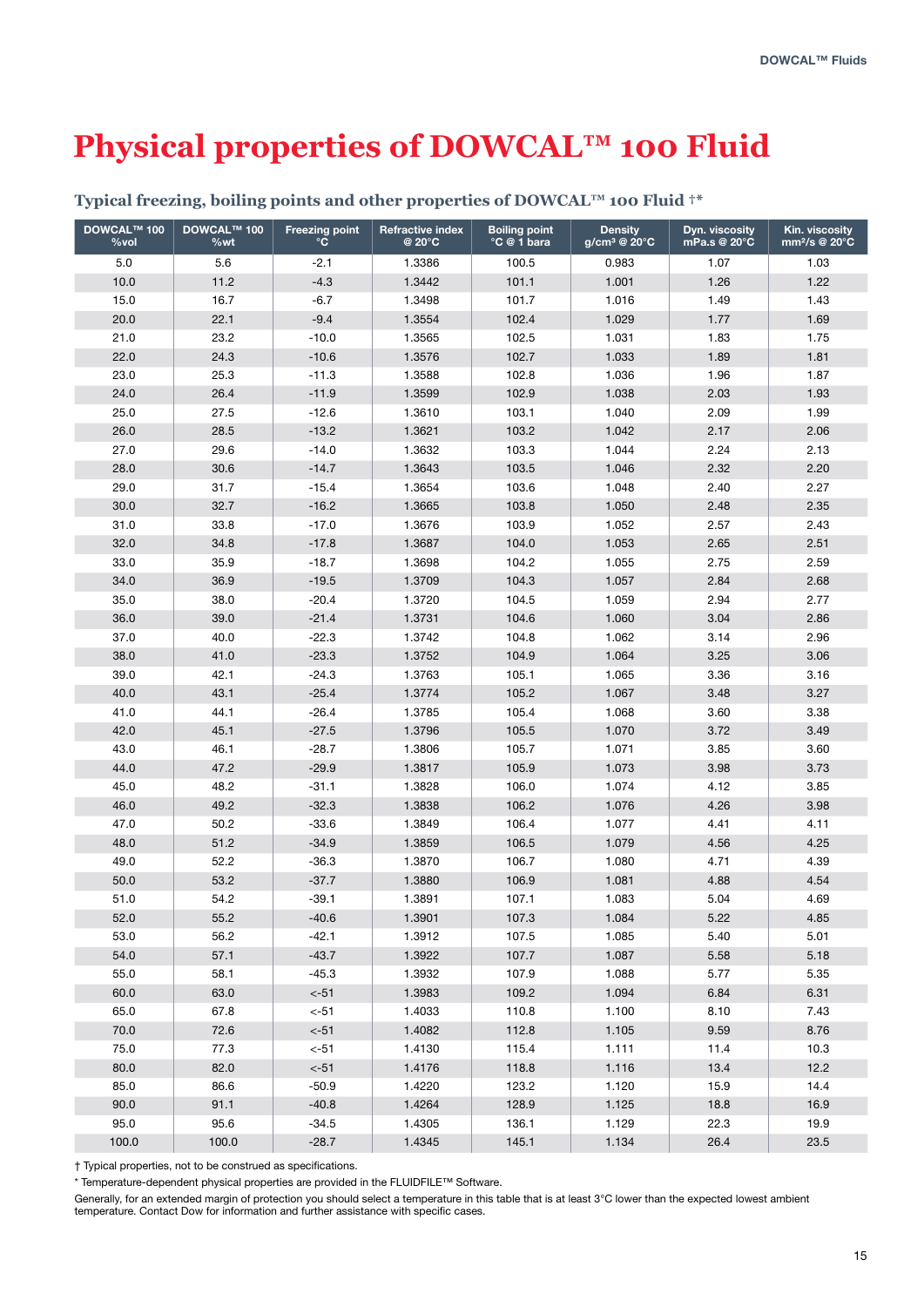# **Product information for DOWCAL™ 200 Fluid**

**DOWCAL™ 200** is a propylene glycol-based heat transfer fluid for use in a wide range of applications, mainly recommended for heating applications. Low acute toxicity makes DOWCAL™ 200 especially suitable for applications where toxicity is a concern.

#### **Key benefits of DOWCAL™ 200**

- Improved corrosion protection, in particular for aluminum alloys
- Hard water stability to enable use with local tap water
- Compatible with commonly used elastomers
- Long fluid lifetime, lowering maintenance cost

#### **Typical properties of DOWCAL™ 200 Heat Transfer Fluid †**

| Properties, test conditions                                         | <b>Units</b>        | <b>Values</b> |
|---------------------------------------------------------------------|---------------------|---------------|
| <b>Composition:</b><br>• Propylene glycol<br>• Inhibitors and water | %wt                 | 92<br>8       |
| Color                                                               |                     | Colorless     |
| Density at 20°C                                                     | g/cm <sup>3</sup>   | 1.050         |
| pH of solution                                                      | (50% vol. in water) | $7.2 - 7.6$   |
| Reserve alkalinity                                                  | mL (0.1 N HCl)      | 10            |
| Freeze point (50% vol. in water)                                    | $^{\circ}C$         | $-33$         |

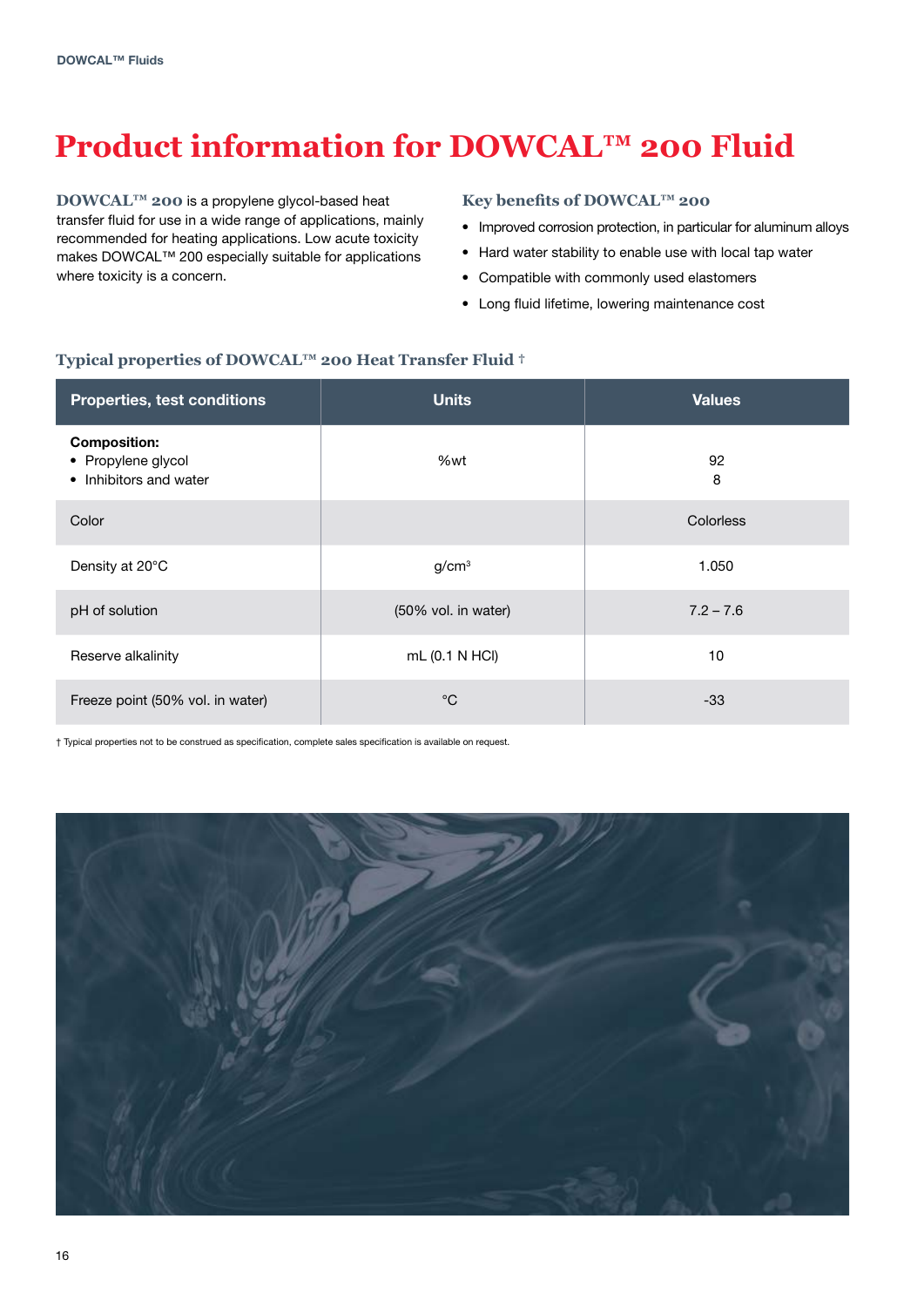## **Physical properties of DOWCAL™ 200 Fluid**

| <b>DOWCAL™ 200</b><br>%vol | <b>DOWCAL™ 200</b><br>%wt | <b>Freezing point</b><br>$\circ$ C | <b>Refractive index</b><br>@ 20°C | <b>Boiling point</b><br>°C @ 1 bara | <b>Density</b><br>g/cm <sup>3</sup> @ 20°C | Dyn. viscosity<br>mPa.s @ 20°C | Kin. viscosity<br>mm <sup>2</sup> /s @ 20°C |
|----------------------------|---------------------------|------------------------------------|-----------------------------------|-------------------------------------|--------------------------------------------|--------------------------------|---------------------------------------------|
| 5.0                        | 5.3                       | $-1.6$                             | 1.3391                            | 100                                 | 1.006                                      | 1.36                           | 1.95                                        |
| 10.0                       | 10.5                      | $-3.3$                             | 1.3452                            | 100                                 | 1.011                                      | 1.62                           | 1.66                                        |
| 15.0                       | 15.8                      | $-5.3$                             | 1.3513                            | 101                                 | 1.015                                      | 1.93                           | 1.81                                        |
| 20.0                       | 20.9                      | $-7.5$                             | 1.3573                            | 101                                 | 1.020                                      | 2.30                           | 2.11                                        |
| 21.0                       | 22.0                      | $-8.0$                             | 1.3585                            | 101                                 | 1.021                                      | 2.39                           | 2.18                                        |
| 22.0                       | 23.0                      | $-8.5$                             | 1.3597                            | 101                                 | 1.022                                      | 2.48                           | 2.26                                        |
| 23.0                       | 24.0                      | $-9.1$                             | 1.3609                            | 101                                 | 1.022                                      | 2.57                           | 2.34                                        |
| 24.0                       | 25.1                      | $-9.6$                             | 1.3621                            | 102                                 | 1.023                                      | 2.66                           | 2.42                                        |
| 25.0                       | 26.1                      | $-10.2$                            | 1.3633                            | 102                                 | 1.024                                      | 2.76                           | 2.51                                        |
| 26.0                       | 27.1                      | $-10.8$                            | 1.3645                            | 102                                 | 1.025                                      | 2.87                           | 2.61                                        |
| 27.0                       | 28.2                      | $-11.4$                            | 1.3657                            | 102                                 | 1.026                                      | 2.97                           | 2.71                                        |
| 28.0                       | 29.2                      | $-12.1$                            | 1.3669                            | 102                                 | 1.027                                      | 3.09                           | 2.81                                        |
| 29.0                       | 30.2                      | $-12.7$                            | 1.3681                            | 102                                 | 1.028                                      | 3.20                           | 2.92                                        |
| 30.0                       | 31.2                      | $-13.4$                            | 1.3693                            | 102                                 | 1.029                                      | 3.33                           | 3.04                                        |
| 31.0                       | 32.3                      | $-14.1$                            | 1.3704                            | 102                                 | 1.030                                      | 3.45                           | 3.16                                        |
| 32.0                       | 33.3                      | $-14.8$                            | 1.3716                            | 102                                 | 1.031                                      | 3.58                           | 3.29                                        |
| 33.0                       | 34.3                      | $-15.6$                            | 1.3728                            | 102                                 | 1.032                                      | 3.72                           | 3.42                                        |
| 34.0                       | 35.3                      | $-16.4$                            | 1.3739                            | 102                                 | 1.033                                      | 3.87                           | 3.56                                        |
| 35.0                       | 36.3                      | $-17.2$                            | 1.3751                            | 102                                 | 1.034                                      | 4.02                           | 3.70                                        |
| 36.0                       | 37.4                      | $-18.0$                            | 1.3762                            | 103                                 | 1.035                                      | 4.17                           | 3.85                                        |
| 37.0                       | 38.4                      | $-18.9$                            | 1.3774                            | 103                                 | 1.036                                      | 4.34                           | 4.01                                        |
| 38.0                       | 39.4                      | $-19.8$                            | 1.3785                            | 103                                 | 1.037                                      | 4.51                           | 4.17                                        |
| 39.0                       | 40.4                      | $-20.7$                            | 1.3797                            | 103                                 | 1.038                                      | 4.68                           | 4.35                                        |
| 40.0                       | 41.4                      | $-21.7$                            | 1.3808                            | 103                                 | 1.039                                      | 4.87                           | 4.53                                        |
| 41.0                       | 42.4                      | $-22.7$                            | 1.3820                            | 103                                 | 1.039                                      | 5.06                           | 4.71                                        |
| 42.0                       | 43.4                      | $-23.7$                            | 1.3831                            | 103                                 | 1.040                                      | 5.26                           | 4.91                                        |
| 43.0                       | 44.4                      | $-24.8$                            | 1.3842                            | 103                                 | 1.041                                      | 5.47                           | 5.12                                        |
| 44.0                       | 45.4                      | $-25.8$                            | 1.3853                            | 103                                 | 1.042                                      | 5.69                           | 5.33                                        |
| 45.0                       | 46.4                      | $-27.0$                            | 1.3864                            | 103                                 | 1.043                                      | 5.92                           | 5.55                                        |
| 46.0                       | 47.5                      | $-28.1$                            | 1.3875                            | 104                                 | 1.044                                      | 6.16                           | 5.79                                        |
| 47.0                       | 48.5                      | $-29.3$                            | 1.3886                            | 104                                 | 1.045                                      | 6.40                           | 6.03                                        |
| 48.0                       | 49.5                      | $-30.5$                            | 1.3897                            | 104                                 | 1.046                                      | 6.66                           | 6.29                                        |
| 49.0                       | 50.5                      | $-31.8$                            | 1.3908                            | 104                                 | 1.047                                      | 6.93                           | 6.55                                        |
| 50.0                       | 51.5                      | $-33.1$                            | 1.3919                            | 104                                 | 1.048                                      | 7.22                           | 6.83                                        |
| 51.0                       | 52.5                      | $-34.5$                            | 1.3930                            | 105                                 | 1.048                                      | 7.51                           | 7.12                                        |
| 52.0                       | 53.5                      | $-35.9$                            | 1.3941                            | 105                                 | 1.049                                      | 7.82                           | 7.42                                        |
| 53.0                       | 54.4                      | $-37.3$                            | 1.3951                            | 105                                 | 1.050                                      | 8.14                           | 7.74                                        |
| 54.0                       | 55.4                      | $-38.7$                            | 1.3962                            | 105                                 | 1.051                                      | 8.48                           | 8.07                                        |
| 55.0                       | 56.4                      | $-40.3$                            | 1.3973                            | 105                                 | 1.052                                      | 8.83                           | 8.41                                        |
| 60.0                       | 61.4                      | $-48.5$                            | 1.4024                            | 107                                 | 1.056                                      | 10.8                           | 10.4                                        |
| 65.0                       | 66.3                      | $< -51$                            | 1.4074                            | 108                                 | 1.059                                      | 13.3                           | 12.8                                        |
| 70.0                       | 71.2                      | $< -51$                            | 1.4122                            | 109                                 | 1.062                                      | 16.5                           | 15.8                                        |
| 75.0                       | 76.1                      | $< -51$                            | 1.4168                            | 111                                 | 1.064                                      | 20.4                           | 19.5                                        |
| 80.0                       | 80.9                      | $< -51$                            | 1.4212                            | 113                                 | 1.066                                      | 25.4                           | 24.1                                        |
| 85.0                       | 85.7                      | $< -51$                            | 1.4253                            | 116                                 | 1.066                                      | 31.6                           | 29.8                                        |
| 90.0                       | 90.5                      | $< -51$                            | 1.4291                            | 121                                 | 1.065                                      | 39.5                           | 36.9                                        |
| 95.0                       | 95.3                      | $< -51$                            | 1.4327                            | 129                                 | 1.062                                      | 49.5                           | 45.7                                        |
| 100.0                      | 100.0                     | $< -51$                            | 1.4360                            | 142                                 | 1.057                                      | 62.3                           | 56.5                                        |

#### **Typical freezing, boiling points and other properties of DOWCAL™ 200 Fluid †\***

† Typical properties, not to be construed as specifications.

\* Temperature-dependent physical properties are provided in the FLUIDFILE™ Software.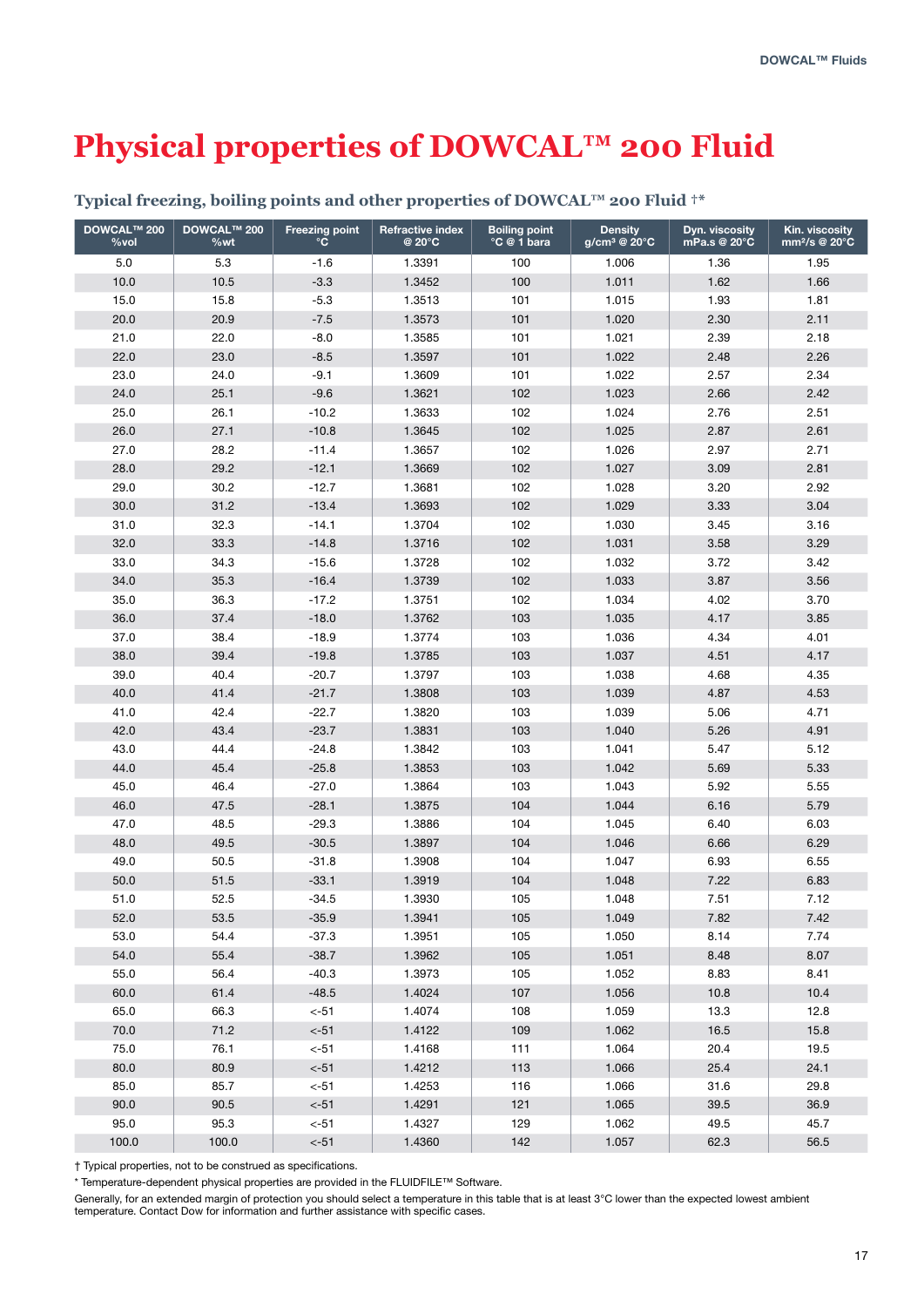## **Product information for DOWCAL™ 100E Fluid**

**DOWCAL™ 100E** is an ethylene glycol-based heat transfer fluid especially suitable for use in cooling applications such as pharmaceutical and specialty chemical industry.

#### **Key benefits of DOWCAL™ 100E**

- Improved corrosion protection, in particular for aluminum alloys
- Suitable for cooling, chilling and freeze protection
- Hard water stability to enable use with local tap water
- Compatible with commonly used elastomers
- Long fluid lifetime, lowering maintenance cost
- Free of borate and nitrate

#### **Typical properties of DOWCAL™ 100E Heat Transfer Fluid†**

| Properties, test conditions                                         | Units               | <b>Values</b> |
|---------------------------------------------------------------------|---------------------|---------------|
| <b>Composition:</b><br>• Propylene glycol<br>• Inhibitors and water | %wt                 | 94<br>6       |
| Color                                                               |                     | Colorless     |
| Density at 20°C                                                     | g/cm <sup>3</sup>   | 1.114         |
| pH of solution                                                      | (50% vol. in water) | $8.0 - 8.8$   |
| Reserve alkalinity                                                  | mL (0.1 N HCl)      | 9.5           |
| Freeze point (50% vol. in water)                                    | $^{\circ}C$         | $-37$         |

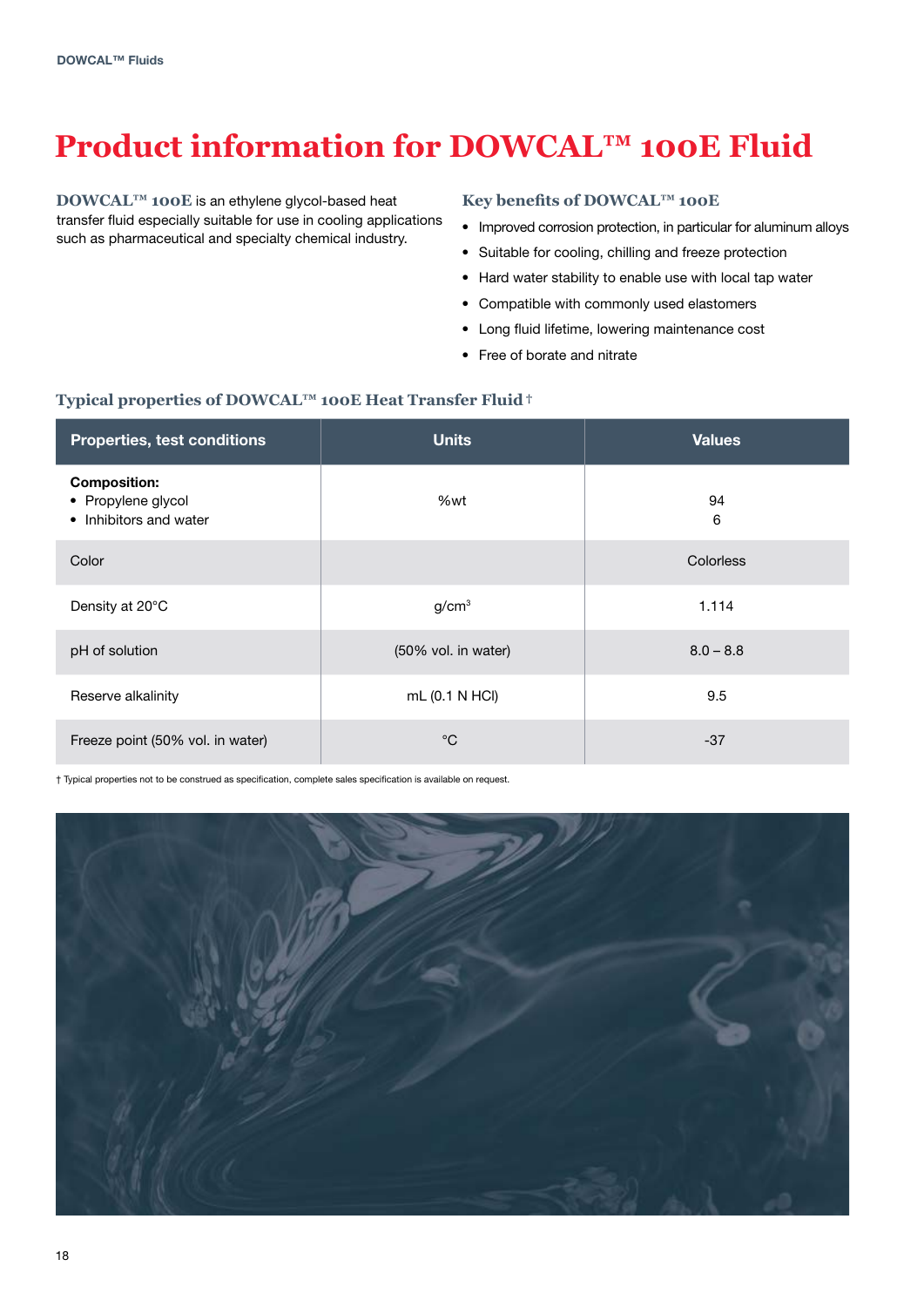## **Physical properties of DOWCAL™ 100E Fluid**

| <b>DOWCAL™ 100E</b><br>%vol | DOWCAL™ 100E<br>%wt | <b>Freezing point</b><br>$^{\circ}$ C | <b>Refractive index</b><br>@ 20°C | <b>Boiling point</b><br>°C @ 1 bara | <b>Density</b><br>g/cm <sup>3</sup> @ 20°C | Dyn. viscosity<br>mPa.s @ 20°C | Kin. viscosity<br>mm <sup>2</sup> /s @ 20°C |
|-----------------------------|---------------------|---------------------------------------|-----------------------------------|-------------------------------------|--------------------------------------------|--------------------------------|---------------------------------------------|
| 5.0                         | 5.6                 | $-1.6$                                | 1.3389                            | 101                                 | 1.003                                      | 1.23                           | 1.23                                        |
| 10.0                        | 11.0                | $-3.6$                                | 1.3443                            | 101                                 | 1.012                                      | 1.40                           | 1.38                                        |
| 15.0                        | 16.4                | $-6.1$                                | 1.3498                            | 102                                 | 1.020                                      | 1.59                           | 1.56                                        |
| 20.0                        | 21.7                | $-9.0$                                | 1.3551                            | 102                                 | 1.028                                      | 1.82                           | 1.77                                        |
| 21.0                        | 22.7                | $-9.7$                                | 1.3562                            | 103                                 | 1.030                                      | 1.87                           | 1.81                                        |
| 22.0                        | 23.8                | $-10.3$                               | 1.3573                            | 103                                 | 1.032                                      | 1.92                           | 1.86                                        |
| 23.0                        | 24.8                | $-11.0$                               | 1.3583                            | 103                                 | 1.033                                      | 1.97                           | 1.91                                        |
| 24.0                        | 25.9                | $-11.7$                               | 1.3594                            | 103                                 | 1.035                                      | 2.02                           | 1.96                                        |
| 25.0                        | 26.9                | $-12.5$                               | 1.3605                            | 103                                 | 1.036                                      | 2.08                           | 2.01                                        |
| 26.0                        | 27.9                | $-13.2$                               | 1.3615                            | 103                                 | 1.038                                      | 2.14                           | 2.06                                        |
| 27.0                        | 29.0                | $-14.0$                               | 1.3626                            | 103                                 | 1.039                                      | 2.19                           | 2.11                                        |
| 28.0                        | 30.0                | $-14.8$                               | 1.3637                            | 103                                 | 1.040                                      | 2.25                           | 2.17                                        |
| 29.0                        | 31.0                | $-15.6$                               | 1.3647                            | 104                                 | 1.042                                      | 2.32                           | 2.22                                        |
| 30.0                        | 32.0                | $-16.4$                               | 1.3658                            | 104                                 | 1.043                                      | 2.38                           | 2.28                                        |
| 31.0                        | 33.1                | $-17.2$                               | 1.3668                            | 104                                 | 1.045                                      | 2.45                           | 2.34                                        |
| 32.0                        | 34.1                | $-18.1$                               | 1.3679                            | 104                                 | 1.046                                      | 2.52                           | 2.41                                        |
| 33.0                        | 35.1                | $-19.0$                               | 1.3689                            | 104                                 | 1.048                                      | 2.59                           | 2.47                                        |
| 34.0                        | 36.1                | $-19.9$                               | 1.3699                            | 104                                 | 1.049                                      | 2.66                           | 2.54                                        |
| 35.0                        | 37.1                | $-20.8$                               | 1.3710                            | 104                                 | 1.050                                      | 2.74                           | 2.61                                        |
| 36.0                        | 38.1                | $-21.7$                               | 1.3720                            | 105                                 | 1.052                                      | 2.82                           | 2.68                                        |
| 37.0                        | 39.1                | $-22.7$                               | 1.3731                            | 105                                 | 1.053                                      | 2.90                           | 2.75                                        |
| 38.0                        | 40.1                | $-23.7$                               | 1.3741                            | 105                                 | 1.054                                      | 2.98                           | 2.83                                        |
| 39.0                        | 41.1                | $-24.7$                               | 1.3751                            | 105                                 | 1.056                                      | 3.06                           | 2.90                                        |
| 40.0                        | 42.1                | $-25.7$                               | 1.3761                            | 105                                 | 1.057                                      | 3.15                           | 2.98                                        |
| 41.0                        | 43.1                | $-26.7$                               | 1.3772                            | 105                                 | 1.058                                      | 3.24                           | 3.07                                        |
| 42.0                        | 44.1                | $-27.8$                               | 1.3782                            | 106                                 | 1.059                                      | 3.34                           | 3.15                                        |
| 43.0                        | 45.1                | $-28.9$                               | 1.3792                            | 106                                 | 1.061                                      | 3.44                           | 3.24                                        |
| 44.0                        | 46.1                | $-30.0$                               | 1.3802                            | 106                                 | 1.062                                      | 3.54                           | 3.33                                        |
| 45.0                        | 47.1                | $-31.1$                               | 1.3812                            | 106                                 | 1.063                                      | 3.64                           | 3.43                                        |
| 46.0                        | 48.0                | $-32.2$                               | 1.3823                            | 106                                 | 1.064                                      | 3.75                           | 3.52                                        |
| 47.0                        | 49.0                | $-33.4$                               | 1.3833                            | 106                                 | 1.066                                      | 3.86                           | 3.62                                        |
| 48.0                        | 50.0                | $-34.6$                               | 1.3843                            | 107                                 | 1.067                                      | 3.98                           | 3.73                                        |
| 49.0                        | 51.0                | $-35.8$                               | 1.3853                            | 107                                 | 1.068                                      | 4.10                           | 3.83                                        |
| 50.0                        | 52.0                | $-37.0$                               | 1.3863                            | 107                                 | 1.069                                      | 4.22                           | 3.95                                        |
| 51.0                        | 52.9                | $-38.2$                               | 1.3873                            | 107                                 | 1.070                                      | 4.35                           | 4.06                                        |
| 52.0                        | 53.9                | $-39.5$                               | 1.3883                            | 107                                 | 1.072                                      | 4.48                           | 4.18                                        |
| 53.0                        | 54.9                | -40.8                                 | 1.3893                            | 108                                 | 1.073                                      | 4.62                           | 4.30                                        |
| 54.0                        | 55.9                | $-42.1$                               | 1.3902                            | 108                                 | 1.074                                      | 4.76                           | 4.43                                        |
| 55.0                        | 56.8                | $-43.4$                               | 1.3912                            | 108                                 | 1.075                                      | 4.90                           | 4.56                                        |
| 60.0                        | 61.7                | $-50.3$                               | 1.3961                            | 109                                 | 1.081                                      | 5.72                           | 5.29                                        |
| 65.0                        | 66.5                | $< -51$                               | 1.4009                            | 111                                 | 1.086                                      | 6.70                           | 6.17                                        |
| 70.0                        | 71.3                | $< -51$                               | 1.4056                            | 113                                 | 1.091                                      | 7.88                           | 7.22                                        |
| 75.0                        | 76.0                | $< -51$                               | 1.4130                            | 115                                 | 1.096                                      | 9.33                           | 8.51                                        |
| 80.0                        | 80.8                | $< -51$                               | 1.4148                            | 119                                 | 1.101                                      | 11.1                           | 10.1                                        |
| 85.0                        | 85.6                | $-50.9$                               | 1.4192                            | 123                                 | 1.106                                      | 13.4                           | 12.1                                        |
| 90.0                        | 90.3                | $-40.8$                               | 1.4236                            | 129                                 | 1.111                                      | 16.3                           | 14.7                                        |
| 95.0                        | 95.1                | $-34.5$                               | 1.4278                            | 136                                 | 1.115                                      | 20.2                           | 18.1                                        |
| 100.0                       | 100.0               | $-28.7$                               | 1.4319                            | 145                                 | 1.119                                      | 25.7                           | 22.9                                        |

#### **Typical freezing, boiling points and other properties of DOWCAL™ 100E Fluid †\***

† Typical properties, not to be construed as specifications.

\* Temperature-dependent physical properties are provided in the FLUIDFILE™ Software.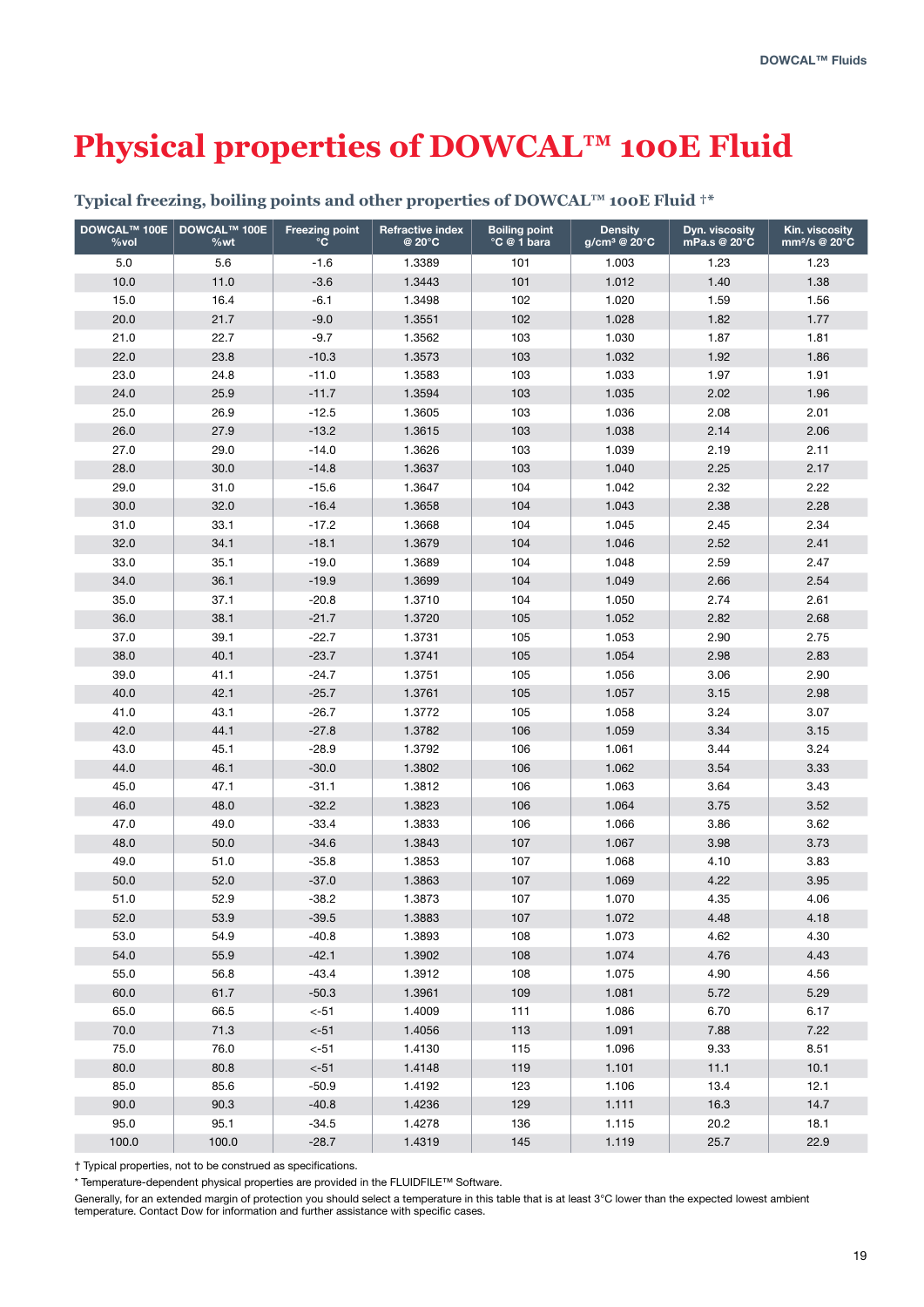# **Product information DOWCAL™ 200E Fluid**

**DOWCAL™ 200E** is a propylene glycol-based heat transfer fluid for use in a wide range of applications, including HVAC (Heating, Ventilation & Air Conditioning), freeze protection and other industrial usage. Low acute toxicity makes DOWCAL™ 200E especially suitable for applications where toxicity is a concern.

#### **Key benefits of DOWCAL™ 200E**

- Improved corrosion protection, in particular for aluminum alloys
- Hard water stability to enable use with local tap water
- Compatible with commonly used elastomers
- Long fluid lifetime, lowering maintenance cost
- Free of borate and nitrate

#### **Typical properties of DOWCAL™ 200E Heat Transfer Fluid†**

| Properties, test conditions                                         | <b>Units</b>        | <b>Values</b>    |
|---------------------------------------------------------------------|---------------------|------------------|
| <b>Composition:</b><br>• Propylene glycol<br>• Inhibitors and water | %wt                 | 94<br>6          |
| Color                                                               |                     | <b>Colorless</b> |
| Density at 20°C                                                     | g/cm <sup>3</sup>   | 1.043            |
| pH of solution                                                      | (50% vol. in water) | $7.7 - 8.5$      |
| Reserve alkalinity                                                  | mL (0.1 N HCI)      | 9.0              |
| Freeze point (50% vol. in water)                                    | $^{\circ}$ C        | $-32$            |

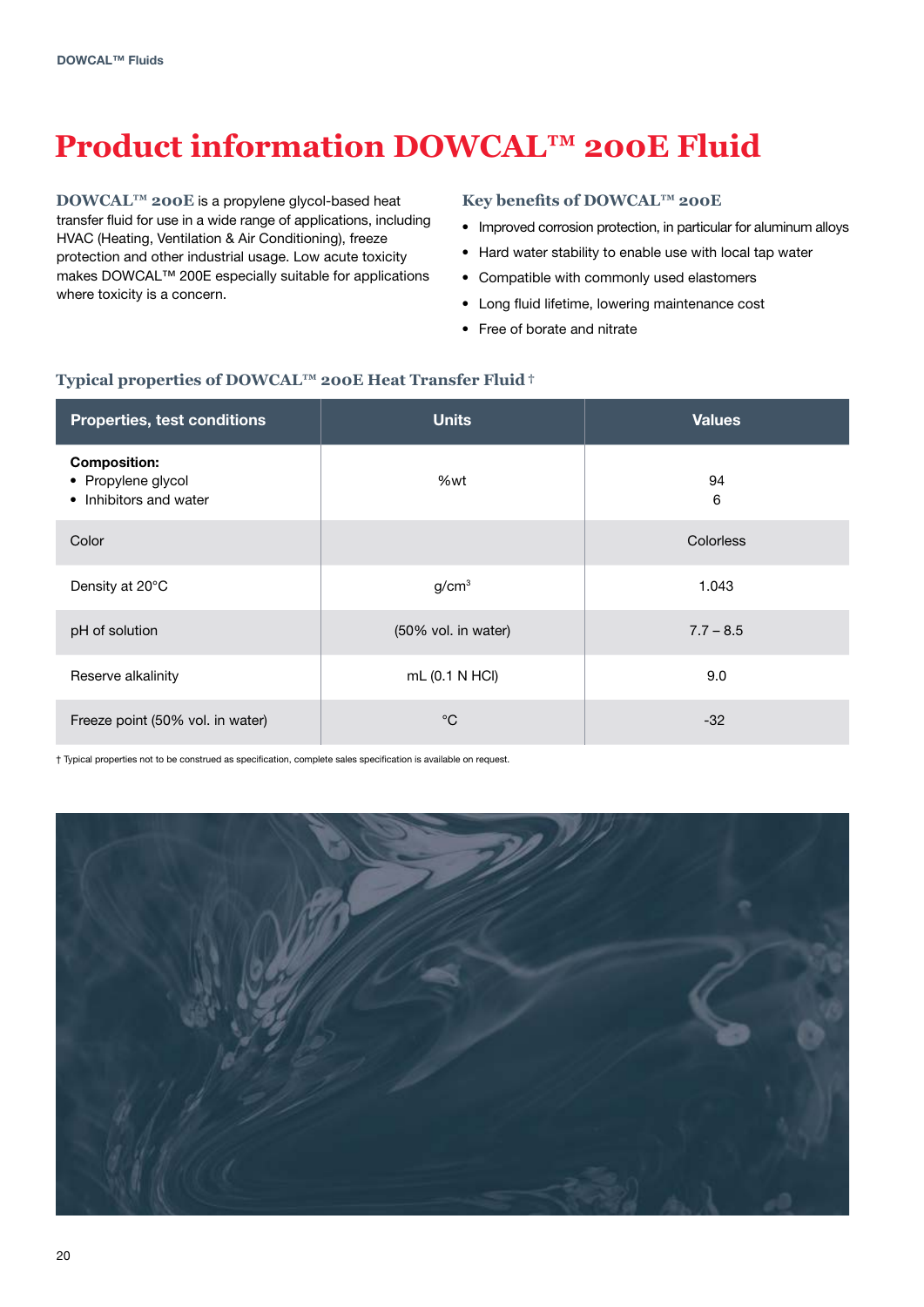## **Physical properties of DOWCAL™ 200E Fluid**

| <b>DOWCAL™ 200E</b><br>%vol | <b>DOWCAL™ 200E</b><br>%wt | <b>Freezing point</b><br>°C | <b>Refractive index</b><br>@ 20°C | <b>Boiling point</b><br>°C @ 1 bara | <b>Density</b><br>g/cm <sup>3</sup> @ 20°C | Dyn. viscosity<br>mPa.s @ 20°C | Kin. viscosity<br>mm <sup>2</sup> /s @ 20°C |
|-----------------------------|----------------------------|-----------------------------|-----------------------------------|-------------------------------------|--------------------------------------------|--------------------------------|---------------------------------------------|
| 5.0                         | 5.2                        | $-1.2$                      | 1.3392                            | 100                                 | 0.998                                      | 1.25                           | 1.26                                        |
| 10.0                        | 10.4                       | $-2.8$                      | 1.3451                            | 100                                 | 1.005                                      | 1.51                           | 1.50                                        |
| 15.0                        | 15.5                       | $-4.7$                      | 1.3510                            | 101                                 | 1.011                                      | 1.82                           | 1.80                                        |
| 20.0                        | 20.5                       | $-7.0$                      | 1.3568                            | 101                                 | 1.016                                      | 2.19                           | 2.15                                        |
| 21.0                        | 21.5                       | $-7.5$                      | 1.3580                            | 101                                 | 1.017                                      | 2.27                           | 2.23                                        |
| 22.0                        | 22.5                       | $-8.0$                      | 1.3591                            | 101                                 | 1.019                                      | 2.36                           | 2.31                                        |
| 23.0                        | 23.5                       | $-8.6$                      | 1.3603                            | 102                                 | 1.020                                      | 2.45                           | 2.40                                        |
| 24.0                        | 24.5                       | $-9.2$                      | 1.3614                            | 102                                 | 1.021                                      | 2.54                           | 2.49                                        |
| 25.0                        | 25.5                       | $-9.8$                      | 1.3626                            | 102                                 | 1.022                                      | 2.64                           | 2.58                                        |
| 26.0                        | 26.5                       | $-10.4$                     | 1.3637                            | 102                                 | 1.022                                      | 2.74                           | 5.68                                        |
| 27.0                        | 27.5                       | $-11.0$                     | 1.3649                            | 102                                 | 1.023                                      | 2.84                           | 2.77                                        |
| 28.0                        | 28.5                       | $-11.7$                     | 1.3661                            | 102                                 | 1.024                                      | 2.95                           | 2.88                                        |
| 29.0                        | 29.5                       | $-12.4$                     | 1.3672                            | 102                                 | 1.025                                      | 3.06                           | 2.98                                        |
| 30.0                        | 30.5                       | $-13.0$                     | 1.3683                            | 102                                 | 1.026                                      | 3.18                           | 3.09                                        |
| 31.0                        | 31.5                       | $-13.8$                     | 1.3695                            | 102                                 | 1.027                                      | 3.30                           | 3.21                                        |
| 32.0                        | 32.5                       | $-14.5$                     | 1.3706                            | 102                                 | 1.028                                      | 3.42                           | 3.33                                        |
| 33.0                        | 33.4                       | $-15.3$                     | 1.3718                            | 102                                 | 1.029                                      | 3.55                           | 3.45                                        |
| 34.0                        | 34.4                       | $-16.1$                     | 1.3729                            | 102                                 | 1.030                                      | 3.69                           | 3.58                                        |
| 35.0                        | 35.4                       | $-16.9$                     | 1.3740                            | 102                                 | 1.030                                      | 3.83                           | 3.71                                        |
| 36.0                        | 36.4                       | $-17.7$                     | 1.3751                            | 103                                 | 1.031                                      | 3.97                           | 3.85                                        |
| 37.0                        | 37.4                       | $-18.6$                     | 1.3763                            | 103                                 | 1.032                                      | 4.12                           | 4.00                                        |
| 38.0                        | 38.4                       | $-19.4$                     | 1.3774                            | 103                                 | 1.033                                      | 4.28                           | 4.15                                        |
| 39.0                        | 39.3                       | $-20.4$                     | 1.3785                            | 103                                 | 1.033                                      | 4.45                           | 4.30                                        |
| 40.0                        | 40.3                       | $-21.3$                     | 1.3796                            | 103                                 | 1.034                                      | 4.62                           | 4.46                                        |
| 41.0                        | 41.3                       | $-22.2$                     | 1.3807                            | 103                                 | 1.035                                      | 4.79                           | 4.63                                        |
| 42.0                        | 42.3                       | $-23.2$                     | 1.3818                            | 103                                 | 1.036                                      | 4.98                           | 4.80                                        |
| 43.0                        | 43.3                       | $-24.2$                     | 1.3829                            | 103                                 | 1.036                                      | 5.17                           | 4.99                                        |
| 44.0                        | 44.2                       | $-25.3$                     | 1.3840                            | 103                                 | 1.037                                      | 5.36                           | 5.17                                        |
| 45.0                        | 45.2                       | $-26.3$                     | 1.3851                            | 103                                 | 1.038                                      | 5.57                           | 5.37                                        |
| 46.0                        | 46.2                       | $-27.4$                     | 1.3862                            | 104                                 | 1.038                                      | 5.78                           | 5.57                                        |
| 47.0                        | 47.2                       | $-28.5$                     | 1.3873                            | 104                                 | 1.039                                      | 6.01                           | 5.78                                        |
| 48.0                        | 48.2                       | $-29.7$                     | 1.3883                            | 104                                 | 1.039                                      | 6.24                           | 6.00                                        |
| 49.0                        | 49.1                       | $-30.8$                     | 1.3894                            | 104                                 | 1.040                                      | 6.48                           | 6.23                                        |
| 50.0                        | 50.1                       | $-32.0$                     | 1.3905                            | 104                                 | 1.040                                      | 6.73                           | 6.47                                        |
| 51.0                        | 51.1                       | $-33.3$                     | 1.3915                            | 105                                 | 1.041                                      | 6.99                           | 6.71                                        |
| 52.0                        | 52.1                       | $-34.5$                     | 1.3926                            | 105                                 | 1.041                                      | 7.26                           | 6.97                                        |
| 53.0                        | 53.0                       | $-35.8$                     | 1.3936                            | 105                                 | 1.042                                      | 7.54                           | 7.23                                        |
| 54.0                        | 54.0                       | $-37.1$                     | 1.3947                            | 105                                 | 1.042                                      | 7.83                           | 7.51                                        |
| 55.0                        | 55.0                       | $-38.5$                     | 1.3957                            | 105                                 | 1.043                                      | 8.13                           | 7.80                                        |
| 60.0                        | 59.9                       | $-45.6$                     | 1.4008                            | 107                                 | 1.045                                      | 9.84                           | 9.42                                        |
| 65.0                        | 64.8                       | $< -51$                     | 1.4057                            | 108                                 | 1.047                                      | 11.9                           | 11.4                                        |
| 70.0                        | 69.7                       | $< -51$                     | 1.4104                            | 109                                 | 1.048                                      | 14.5                           | 13.9                                        |
| 75.0                        | 74.6                       | $< -51$                     | 1.4150                            | 111                                 | 1.049                                      | 17.7                           | 16.9                                        |
| 80.0                        | 79.6                       | $< -51$                     | 1.4193                            | 113                                 | 1.049                                      | 21.8                           | 20.7                                        |
| 85.0                        | 84.6                       | $< -51$                     | 1.4234                            | 116                                 | 1.048                                      | 27.0                           | 25.7                                        |
| 90.0                        | 89.7                       | $< -51$                     | 1.4272                            | 121                                 | 1.047                                      | 34.1                           | 32.6                                        |
| 95.0                        | 94.8                       | $< -51$                     | 1.4308                            | 129                                 | 1.045                                      | 45.1                           | 43.1                                        |
| 100.0                       | 100.0                      | $< -51$                     | 1.4340                            | 142                                 | 1.042                                      | 68.9                           | 66.1                                        |

#### **Typical freezing, boiling points and other properties of DOWCAL™ 200E Fluid †\***

† Typical properties, not to be construed as specifications.

\* Temperature-dependent physical properties are provided in the FLUIDFILE™ Software.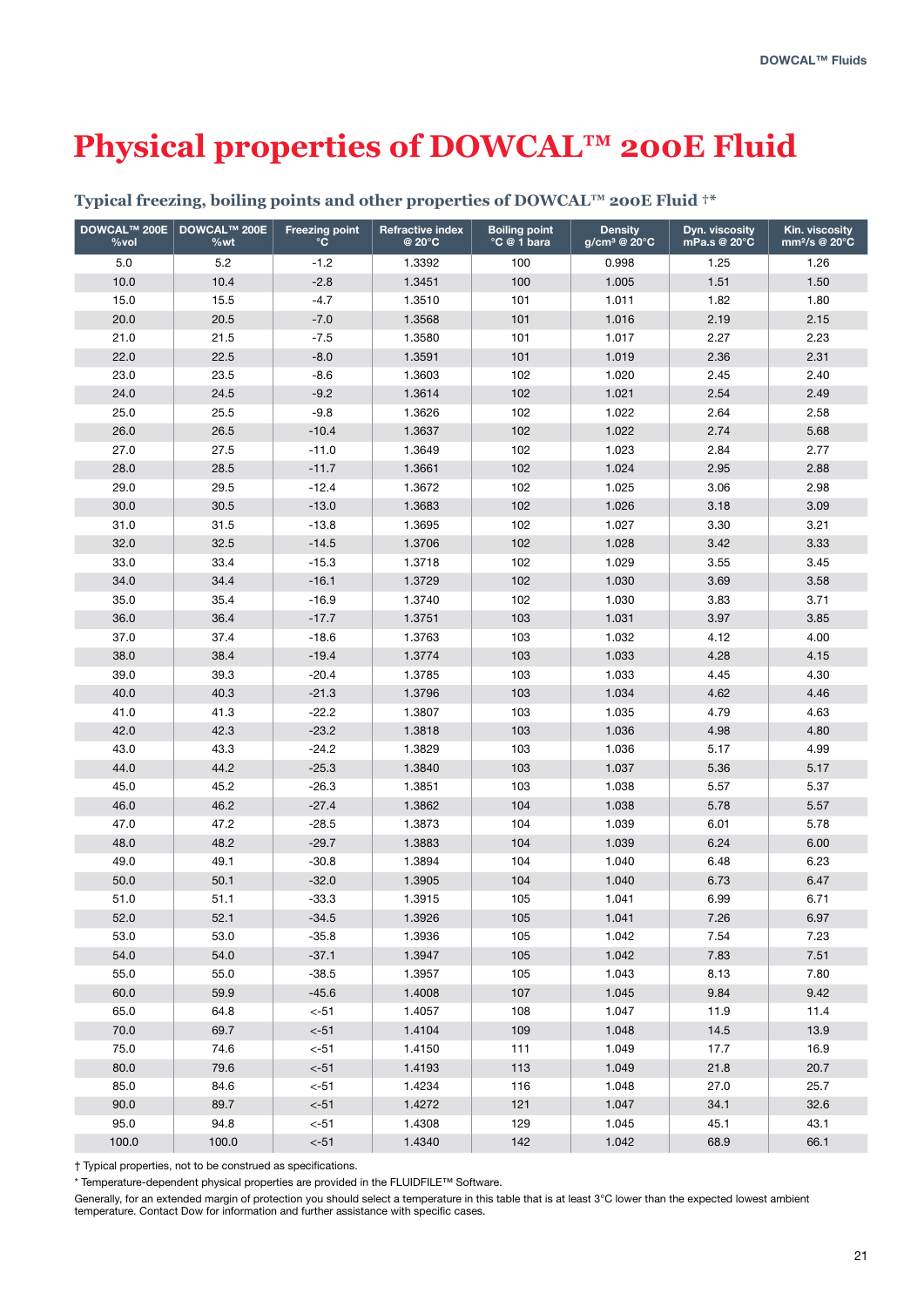# **Product information for DOWCAL™ N Fluid**

**DOWCAL™ N** is a propylene glycol-based fluid that is low in acute oral toxicity and widely used to depress freeze points in food and beverage processing and in other applications. It features a specially formulated corrosion inhibitor package.

#### **Key benefits of DOWCAL™ N**

- Better freeze protection
- Approved by the National Sanitation Foundation (NSF)
- Compatible with commonly used elastomers
- Long fluid life and low maintenance costs
- Greater cost-effectiveness
- Low acute oral toxicity

#### **Typical properties of DOWCAL™ N Heat Transfer Fluid †**

| <b>Properties, test conditions</b>                                  | <b>Units</b>        | <b>Values</b>    |
|---------------------------------------------------------------------|---------------------|------------------|
| <b>Composition:</b><br>• Propylene glycol<br>• Inhibitors and water | %wt                 | 95.5<br>4.5      |
| Color                                                               |                     | <b>Colorless</b> |
| Density at 20°C                                                     | g/cm <sup>3</sup>   | 1.050            |
| pH of solution                                                      | (50% vol. in water) | $9.5 - 10.5$     |
| Reserve alkalinity                                                  | mL (0.1 N HCI)      | 9                |
| Freeze point (50% vol. in water)                                    | $^{\circ}C$         | $-31$            |

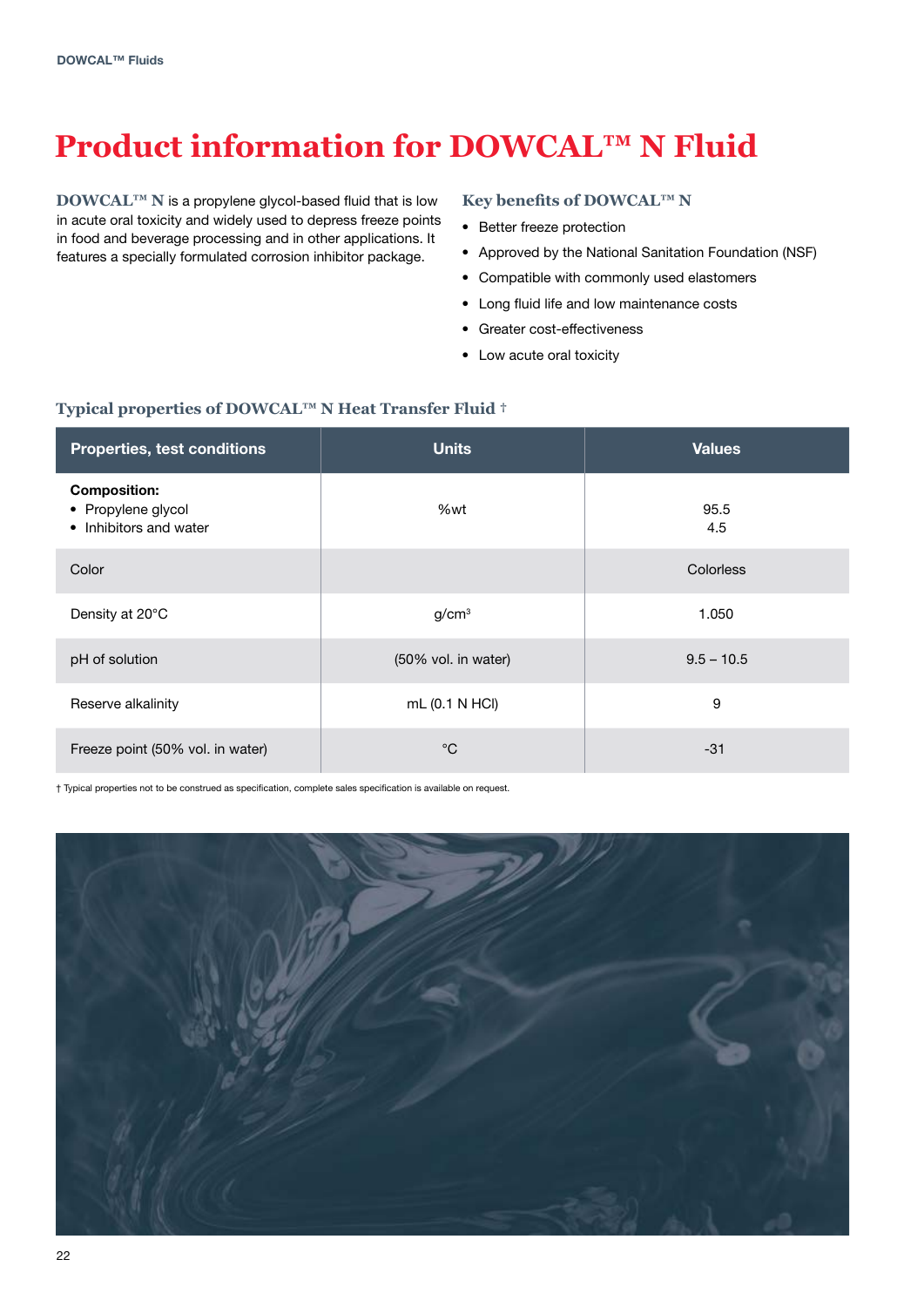## **Physical properties of DOWCAL™ N Fluid**

| <b>DOWCAL™ N</b><br>%vol | <b>DOWCAL™ N</b><br>%wt | <b>Freezing point</b><br>°C | <b>Refractive index</b><br>@ 20°C | <b>Boiling point</b><br>°C @ 1 bara | <b>Density</b><br>$g/cm^3$ @ 20 $^{\circ}$ C | Dyn. viscosity<br>mPa.s @ 20°C | Kin. viscosity<br>mm <sup>2</sup> /s @ 20°C |
|--------------------------|-------------------------|-----------------------------|-----------------------------------|-------------------------------------|----------------------------------------------|--------------------------------|---------------------------------------------|
| 5.0                      | 5.2                     | $-1.6$                      | 1.3383                            | 100                                 | 1.004                                        | 1.2                            | 1.2                                         |
| 10.0                     | 10.5                    | $-3.3$                      | 1.3438                            | 100                                 | 1.009                                        | 1.4                            | 1.4                                         |
| 15.1                     | 15.7                    | $-5.1$                      | 1.3495                            | 100                                 | 1.014                                        | 1.6                            | 1.6                                         |
| 20.3                     | 20.9                    | $-7.1$                      | 1.3555                            | 101                                 | 1.020                                        | 2.0                            | 2.0                                         |
| 21.3                     | 22.0                    | $-7.6$                      | 1.3567                            | 101                                 | 1.021                                        | 2.0                            | 2.0                                         |
| 22.4                     | 23.0                    | $-8.0$                      | 1.3579                            | 101                                 | 1.022                                        | 2.1                            | 2.1                                         |
| 23.4                     | 24.1                    | $-8.6$                      | 1.3591                            | 101                                 | 1.023                                        | 2.2                            | 2.2                                         |
| 24.5                     | 25.1                    | $-9.1$                      | 1.3603                            | 101                                 | 1.023                                        | 2.3                            | 2.2                                         |
| 25.5                     | 26.2                    | $-9.6$                      | 1.3615                            | 101                                 | 1.024                                        | 2.4                            | 2.3                                         |
| 26.5                     | 27.2                    | $-10.2$                     | 1.3627                            | 101                                 | 1.025                                        | 2.5                            | 2.4                                         |
| 27.6                     | 28.3                    | $-10.8$                     | 1.3639                            | 101                                 | 1.026                                        | 2.6                            | 2.5                                         |
| 28.6                     | 29.3                    | $-11.4$                     | 1.3651                            | 102                                 | 1.027                                        | 2.7                            | 2.6                                         |
| 29.7                     | 30.4                    | $-12.0$                     | 1.3663                            | 102                                 | 1.028                                        | 2.9                            | 2.8                                         |
| 30.7                     | 31.4                    | $-12.7$                     | 1.3675                            | 102                                 | 1.029                                        | 3.0                            | 2.9                                         |
| 31.8                     | 32.5                    | $-13.4$                     | 1.3687                            | 102                                 | 1.030                                        | 3.1                            | 3.0                                         |
| 32.8                     | 33.5                    | $-14.1$                     | 1.3698                            | 102                                 | 1.031                                        | 3.3                            | 3.2                                         |
| 33.9                     | 34.6                    | $-14.8$                     | 1.3710                            | 102                                 | 1.032                                        | 3.4                            | 3.3                                         |
| 35.0                     | 35.6                    | $-15.6$                     | 1.3721                            | 102                                 | 1.032                                        | 3.5                            | 3.4                                         |
| 36.0                     | 36.6                    | $-16.4$                     | 1.3733                            | 103                                 | 1.033                                        | 3.7                            | 3.6                                         |
| 37.1                     | 37.7                    | $-17.3$                     | 1.3744                            | 103                                 | 1.034                                        | 3.9                            | 3.8                                         |
| 38.2                     | 38.7                    | $-18.2$                     | 1.3756                            | 103                                 | 1.035                                        | $4.0\,$                        | 3.9                                         |
| 39.2                     | 39.8                    | $-19.1$                     | 1.3767                            | 103                                 | 1.036                                        | 4.2                            | 4.1                                         |
| 40.3                     | 40.8                    | $-20.1$                     | 1.3779                            | 103                                 | 1.036                                        | 4.4                            | 4.2                                         |
| 41.4                     | 41.9                    | $-21.1$                     | 1.3790                            | 104                                 | 1.037                                        | 4.5                            | 4.3                                         |
| 42.4                     | 42.9                    | $-22.1$                     | 1.3802                            | 104                                 | 1.038                                        | 4.7                            | 4.5                                         |
| 43.5                     | 44.0                    | $-23.2$                     | 1.3813                            | 104                                 | 1.039                                        | 4.8                            | 4.6                                         |
| 44.5                     | 45.0                    | $-24.3$                     | 1.3825                            | 104                                 | 1.039                                        | $5.0$                          | 4.8                                         |
| 45.7                     | 46.1                    | $-25.5$                     | 1.3836                            | 104                                 | 1.040                                        | 5.2                            | 5.0                                         |
| 46.7                     | 47.1                    | $-26.7$                     | 1.3847                            | 104                                 | 1.041                                        | 5.4                            | 5.2                                         |
| 47.8                     | 48.2                    | $-27.9$                     | 1.3858                            | 104                                 | 1.041                                        | 5.6                            | 5.4                                         |
| 48.9                     | 49.2                    | $-29.3$                     | 1.3870                            | 104                                 | 1.042                                        | $5.8\,$                        | 5.6                                         |
| 50.0                     | 50.3                    | $-30.6$                     | 1.3881                            | 105                                 | 1.043                                        | 6.1                            | 5.8                                         |
| 51.1                     | 51.3                    | $-32.1$                     | 1.3892                            | 105                                 | 1.043                                        | 6.3                            | 6.0                                         |
| 52.2                     | 52.4                    | $-33.5$                     | 1.3903                            | 106                                 | 1.044                                        | 6.6                            | 6.3                                         |
| 53.2                     | 53.4                    | $-35.0$                     | 1.3914                            | 106                                 | 1.045                                        | 6.9                            | 6.6                                         |
| 54.3                     | 54.5                    | $-36.6$                     | 1.3924                            | 106                                 | 1.045                                        | 7.2                            | 6.9                                         |
| 55.4                     | 55.5                    | $-38.2$                     | 1.3935                            | 106                                 | 1.046                                        | 7.6                            | 7.3                                         |
| 60.6                     | 60.7                    | $-47.1$                     | 1.3987                            | 107                                 | 1.048                                        | 9.3                            | 8.9                                         |
| 61.7                     | 61.8                    | $-49.0$                     | 1.3998                            | 107                                 | 1.049                                        | 9.7                            | 9.2                                         |
| 62.7                     | 62.8                    | $-51.0$                     | 1.4008                            | 107                                 | 1.049                                        | 10.0                           | 9.5                                         |
| 68.0                     | 68.1                    | $-51.0$                     | 1.4058                            | 108                                 | 1.052                                        | 11.7                           | 11.1                                        |
| 73.2                     | 73.3                    | $-51.0$                     | 1.4104                            | 110                                 | 1.054                                        | 14.2                           | 13.5                                        |
| 78.4                     | 78.5                    | $-51.0$                     | 1.4150                            | 114                                 | 1.055                                        | 17.1                           | 16.2                                        |
| 83.6                     | 83.8                    | $-51.0$                     | 1.4193                            | 118                                 | 1.054                                        | 21.2                           | 20.1                                        |
| 88.9                     | 89.0                    | $-51.0$                     | 1.4235                            | 125                                 | 1.053                                        | 26.0                           | 24.7                                        |
| 94.1                     | 94.2                    | $-51.0$                     | 1.4275                            | 132                                 | 1.052                                        | 33.4                           | 31.7                                        |
| 100.0                    | 100.0                   | $-51.0$                     | 1.4320                            | 165                                 | 1.051                                        | 35.7                           | 34.0                                        |

#### **Typical freezing, boiling points and other properties of DOWCAL™ N Fluid †\***

† Typical properties, not to be construed as specifications.

\* Temperature-dependent physical properties are provided in the FLUIDFILE™ Software.